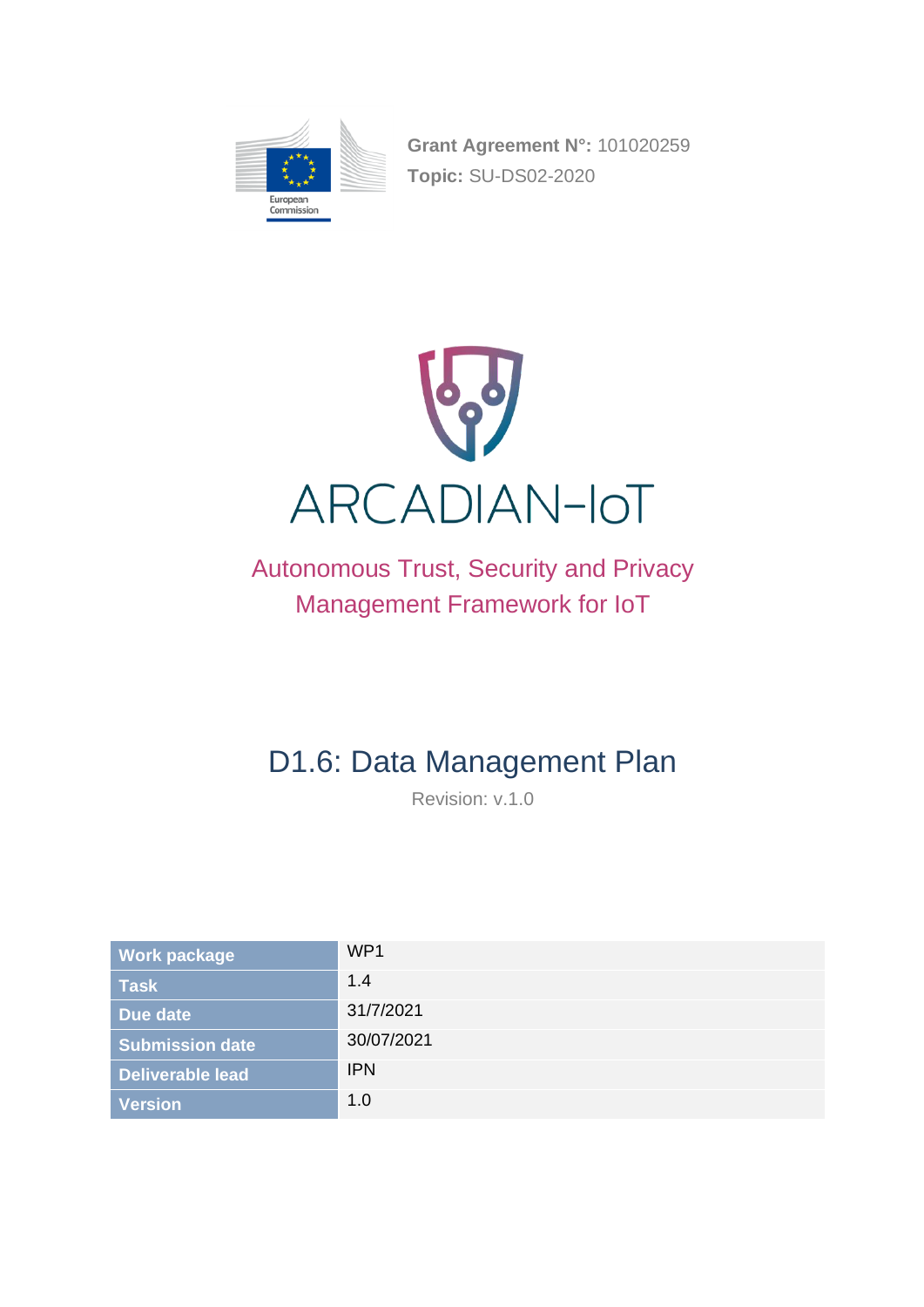

## **Abstract**

Data management is a crucial part of responsible conduct of research, as it ensures the value of the research results and assists in preserving that value for future years.

This deliverable establishes the Data Management Plan for ARCADIAN-IoT project, based on Horizon 2020's template<sup>1</sup>. The document characterizes how data will be managed in terms of collection, storage and backup, security, preservation and sharing (in applicable cases). It also discusses initial plans regarding open-source software release.

The Data Management Plant will be updated every time concrete and relevant changes regarding data management are decided. Changes will be made available on-line, and provided in annex to periodic reports.

**Keywords:** Data Management Plan, Datasets, FAIR

#### **Document Revision History**

| <b>Version</b>   | <b>Date</b> | <b>Description of change</b>                        | List of contributor(s)  |
|------------------|-------------|-----------------------------------------------------|-------------------------|
| V <sub>0.1</sub> | 18/06/2021  | Draft version of some<br>sections of DMP            | Sérgio Figueiredo (IPN) |
| V <sub>0.2</sub> | 29/06/2021  | Added dataset templates,<br>other information       | Sérgio Figueiredo (IPN) |
| V <sub>0.3</sub> | 08/07/2021  | Added dataset inputs for<br>industrial IoT domain   | Alexandru Gilga (BOX2M) |
| V <sub>0.4</sub> | 08/07/2021  | Added dataset inputs for<br>surveillance IoT domain | Pedro Colarejo (LOAD)   |
| V <sub>0.5</sub> | 09/07/2021  | Integration and initial<br>revision                 | Sérgio Figueiredo (IPN) |
| V <sub>0.6</sub> | 12/07/2021  | Added dataset inputs for<br>medical IoT domain      | Ricardo Ruíz (RGB)      |
| V1.0             | 28/07/2021  | Final review resulting from<br><b>SAB</b> comments  | Sérgio Figueiredo (IPN) |

#### **Disclaimer**

The information, documentation and figures available in this deliverable, are is written by the ARCADIAN-IoT (Autonomous Trust, Security and Privacy Management Framework for IoT) – project consortium under EC grant agreement 101020259 and does not necessarily reflect the views of the European Commission. The European Commission is not liable for any use that may be made of the information contained herein.

**Copyright notice:** © 2021 - 2024 ARCADIAN-IoT Consortium



<sup>1</sup> [https://ec.europa.eu/research/participants/docs/h2020-funding-guide/cross-cutting-issues/open-access](https://ec.europa.eu/research/participants/docs/h2020-funding-guide/cross-cutting-issues/open-access-data-management/data-management_en.htm#A1-template)[data-management/data-management\\_en.htm#A1-template](https://ec.europa.eu/research/participants/docs/h2020-funding-guide/cross-cutting-issues/open-access-data-management/data-management_en.htm#A1-template)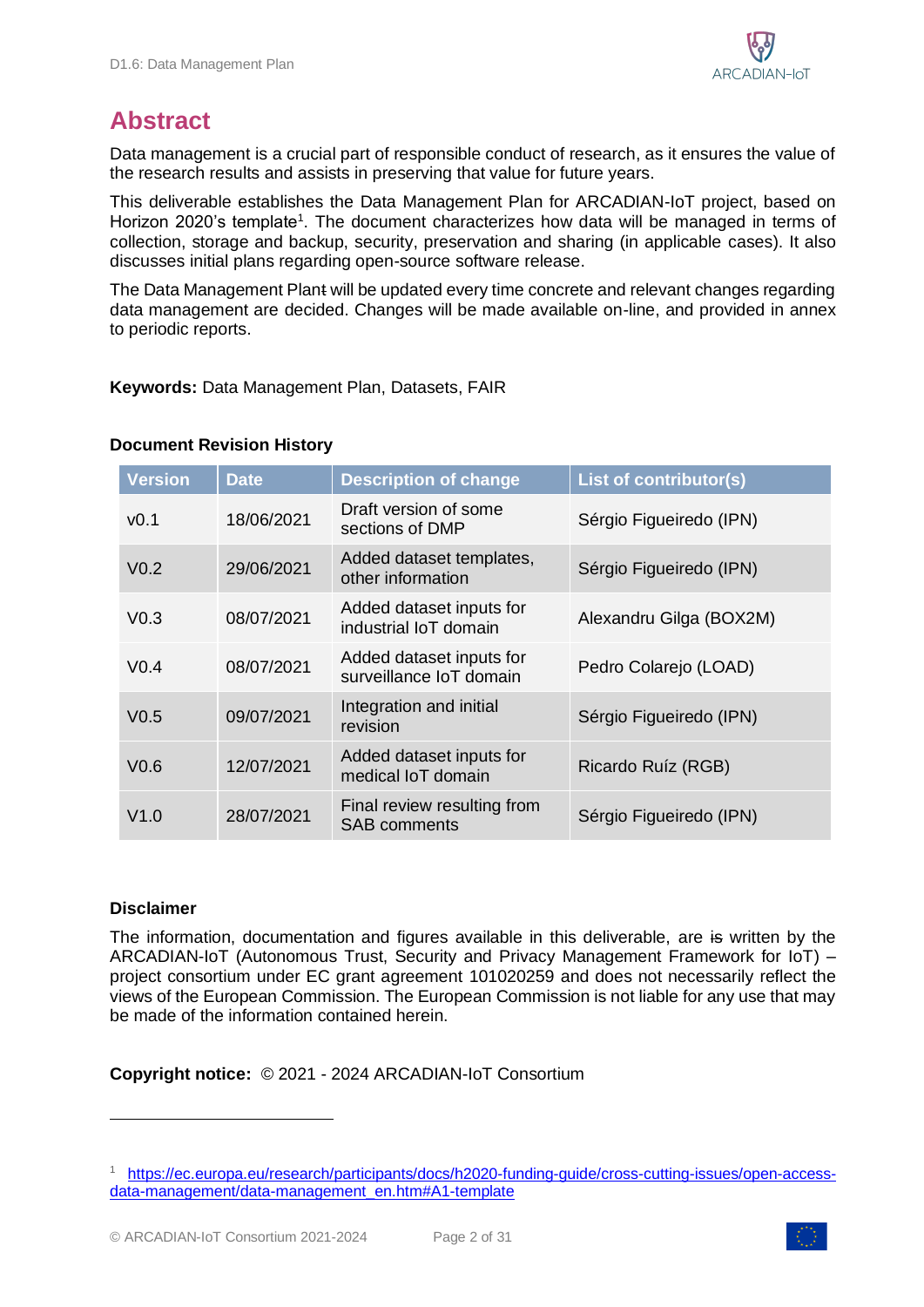

| <b>Project co-funded by the European Commission under SU-DS02-2020</b> |                                                                           |   |  |
|------------------------------------------------------------------------|---------------------------------------------------------------------------|---|--|
|                                                                        | Nature of the deliverable:                                                | R |  |
| <b>Dissemination Level</b>                                             |                                                                           |   |  |
| PU                                                                     | Public, fully open, e.g. web<br>$\mathcal{N}$                             |   |  |
| CI                                                                     | Classified, information as referred to in Commission Decision 2001/844/EC |   |  |
| CO                                                                     | Confidential to ARCADIAN-IoT project and Commission Services              |   |  |
|                                                                        |                                                                           |   |  |

*\* R: Document, report (excluding the periodic and final reports) DEM: Demonstrator, pilot, prototype, plan designs DEC: Websites, patents filing, press & media actions, videos, etc. OTHER: Software, technical diagram, etc*

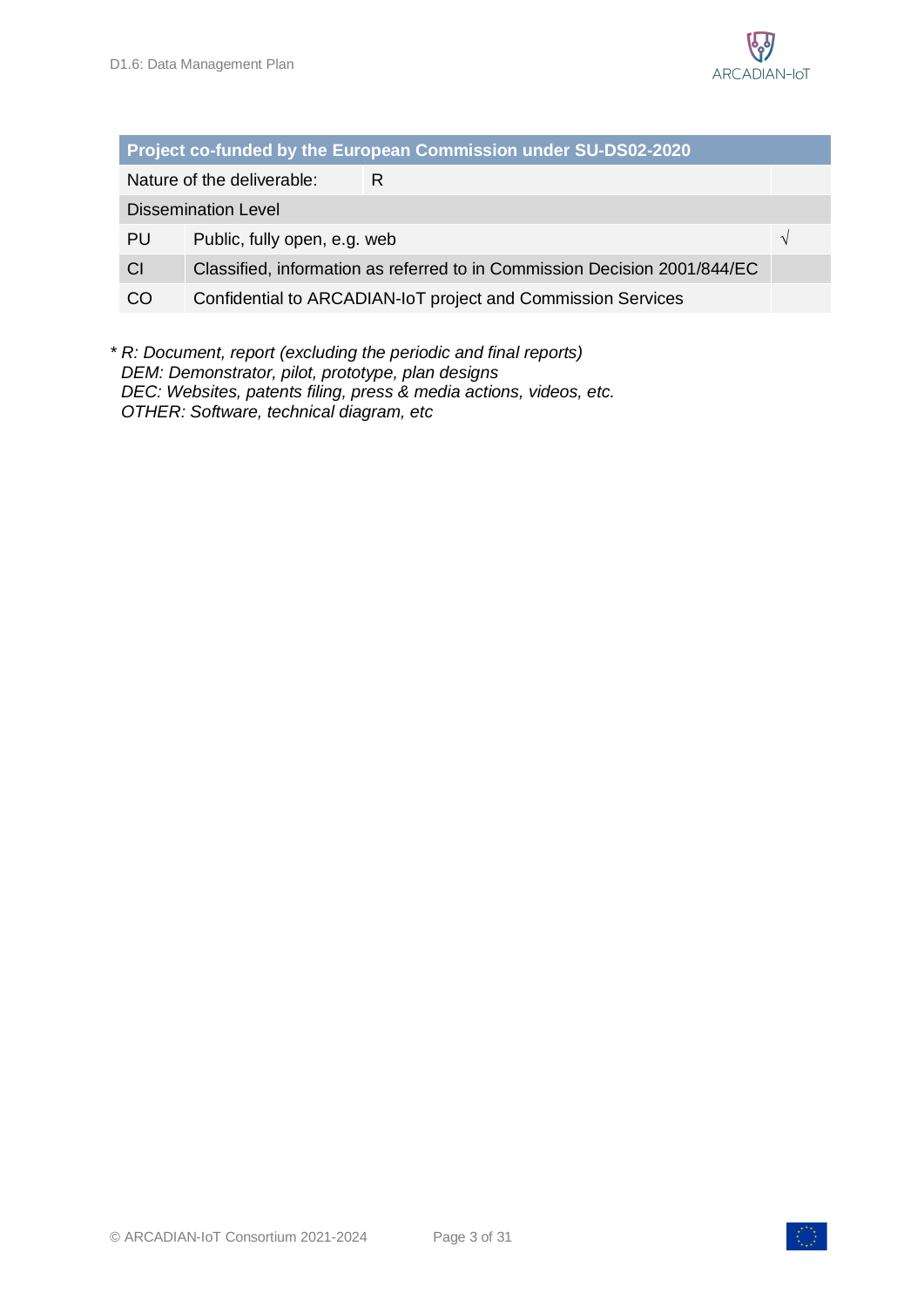### <span id="page-3-0"></span>**EXECUTIVE SUMMARY**

This deliverable defines a preliminary version of the Data Management Plan for ARCADIAN-IoT. It presents the summary regarding data being generated or collected within the project, and current status of the project with respect to data Findability, Accessibility, Interoperability and Reusability, providing available details regarding each of ARCADIAN-IoT domain's targeted datasets. Future versions of this document will be released when the specification of the project's use cases is complete and whenever relevant.

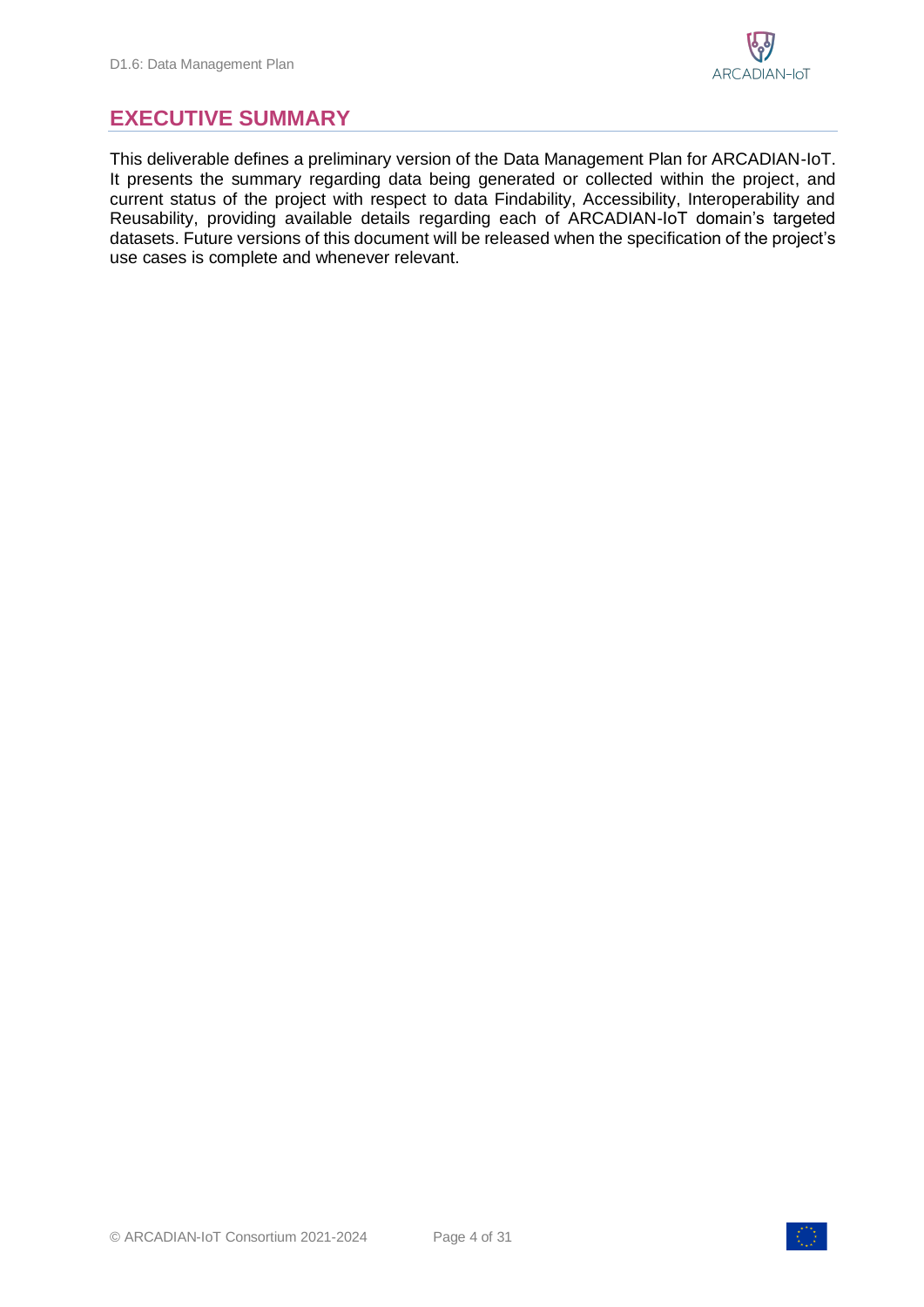

## <span id="page-4-0"></span>**TABLE OF CONTENTS**

| $\overline{2}$          |                                                                                             |
|-------------------------|---------------------------------------------------------------------------------------------|
| 2.1                     |                                                                                             |
| 2.2                     |                                                                                             |
| 3                       |                                                                                             |
| 3.1                     | What is the purpose of the data collection/generation and its relation to the objectives of |
| 3.2                     | What types and formats of data will the project generate/collect? 11                        |
| 3.3                     |                                                                                             |
| 3.4                     |                                                                                             |
| 3.5                     |                                                                                             |
| 3.6                     |                                                                                             |
| $\overline{\mathbf{A}}$ |                                                                                             |
| 4.1                     |                                                                                             |
| 4.1.1                   |                                                                                             |
| 4.1.2                   |                                                                                             |
| 4.1.3                   |                                                                                             |
| 4.1.4                   |                                                                                             |
| 4.2                     |                                                                                             |
| 4.2.1                   |                                                                                             |
| 4.2.2                   |                                                                                             |
| 4.2.3                   |                                                                                             |
| 4.2.4                   |                                                                                             |
| 4.2.5                   |                                                                                             |
| 4.3                     |                                                                                             |
| 4.3.1                   |                                                                                             |
| 4.3.2                   |                                                                                             |
| 4.3.3                   |                                                                                             |
| 5                       |                                                                                             |
| 6                       |                                                                                             |
| 6.1                     |                                                                                             |
| 6.2                     |                                                                                             |

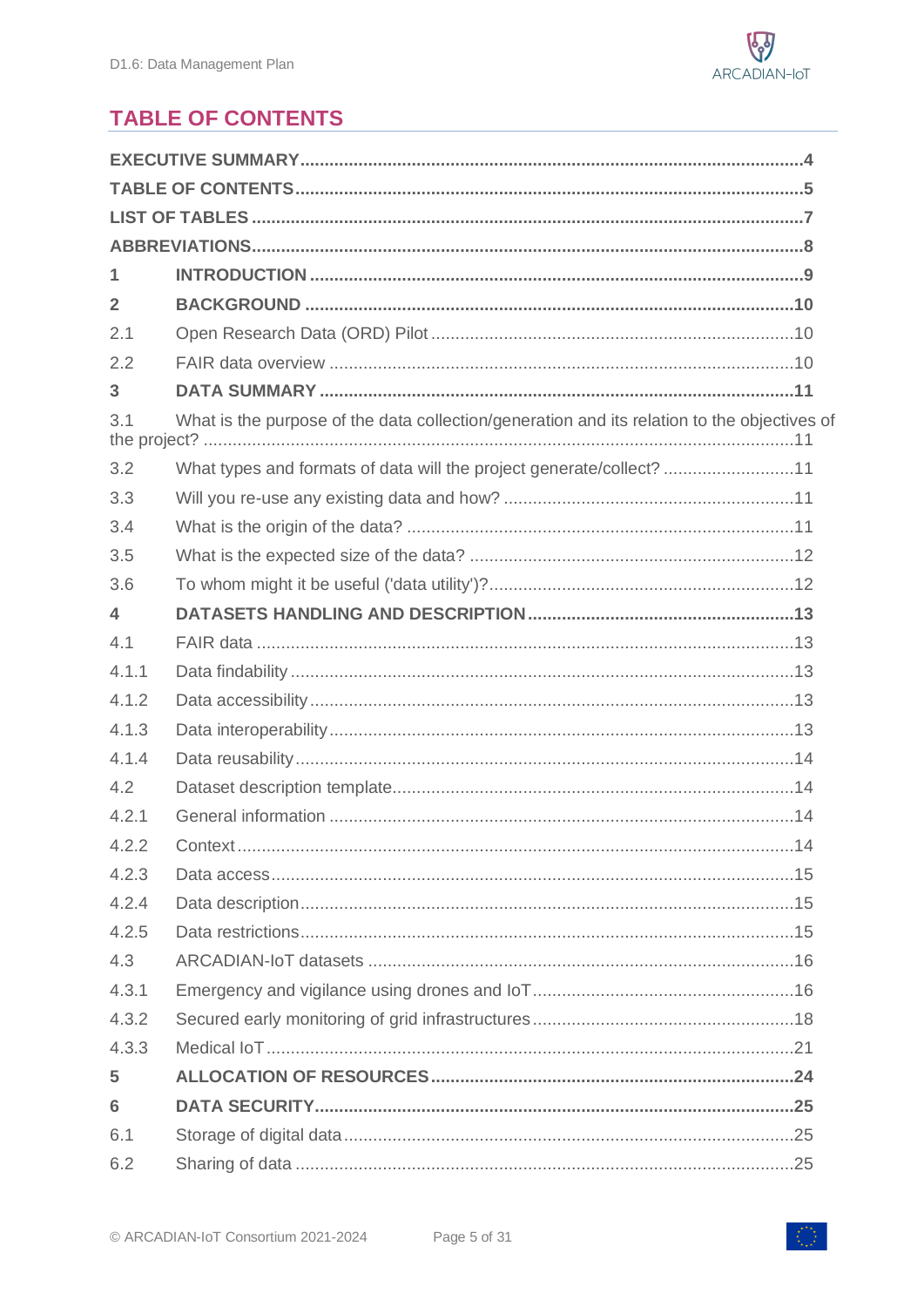

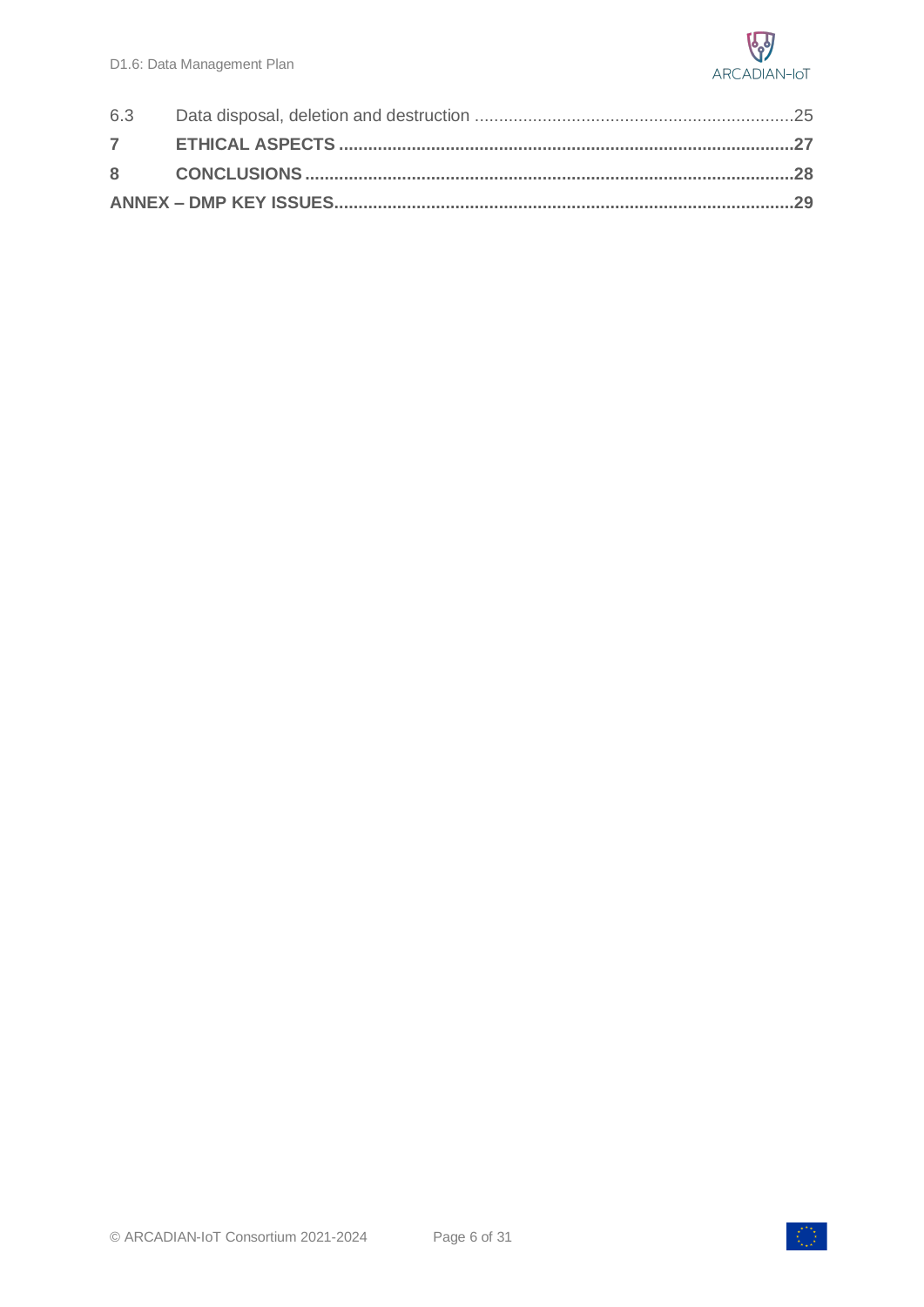

## <span id="page-6-0"></span>**LIST OF TABLES**

| Table 3. Data access information for emergency and vigilance domain 17 |
|------------------------------------------------------------------------|
|                                                                        |
|                                                                        |
|                                                                        |
|                                                                        |
|                                                                        |
|                                                                        |
|                                                                        |
|                                                                        |
|                                                                        |
|                                                                        |
|                                                                        |
|                                                                        |

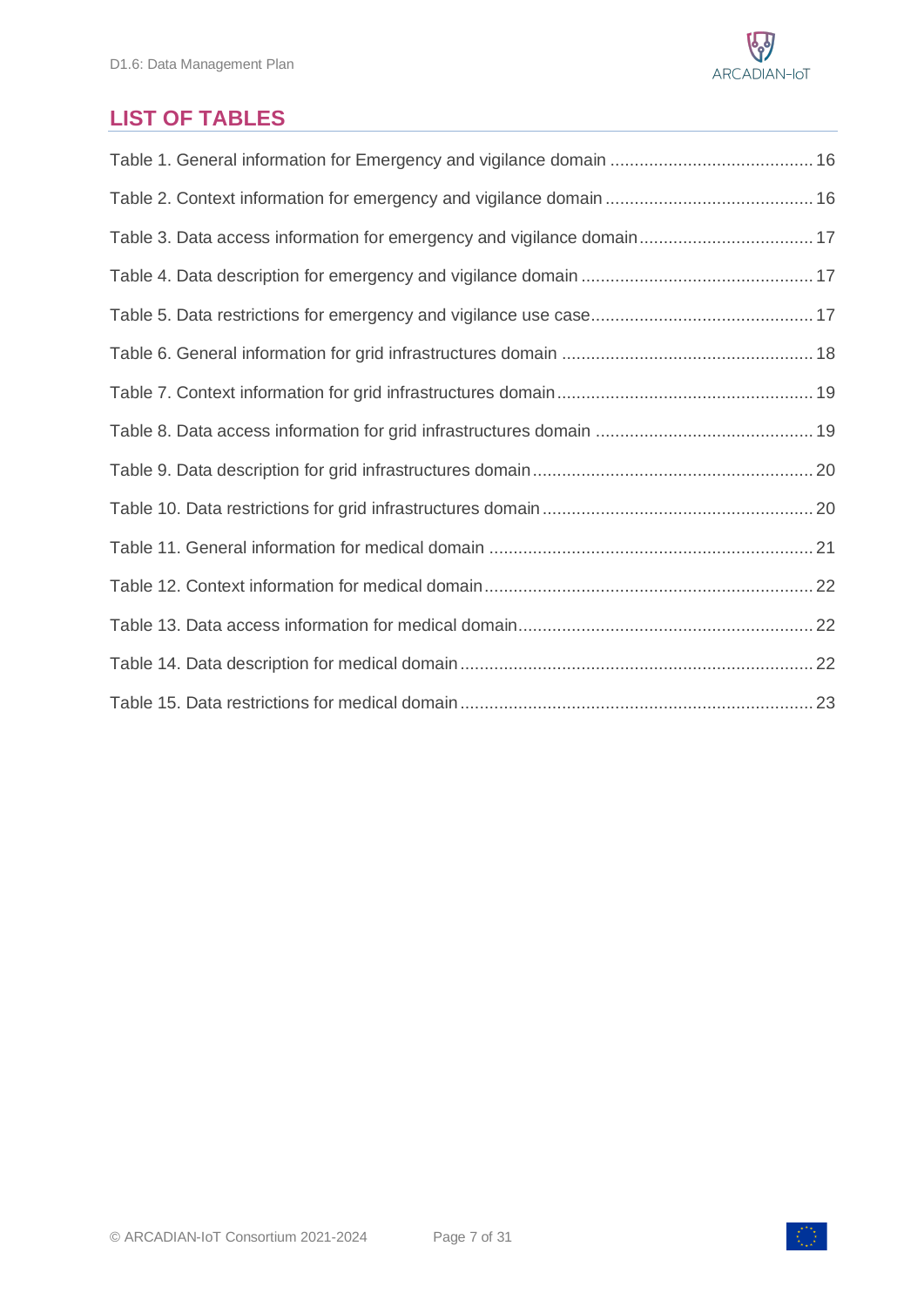

## <span id="page-7-0"></span>**ABBREVIATIONS**

| Application Programming Interface                |
|--------------------------------------------------|
| <b>Central Processing Unit</b>                   |
| Comma Separated Values                           |
| Digital Object Identifier                        |
| Data Management Plan                             |
| Findable, Accessible, Interoperable and Reusable |
| <b>Grant Agreement Preparation</b>               |
| <b>General Data Protection Regulation</b>        |
| <b>Graphical User Interface</b>                  |
| Internet of Things                               |
| <b>JavaScript Object Notation</b>                |
| Long Range                                       |
| Not Available                                    |
| Open Research Data                               |
| Random Access Memory                             |
| To be Defined                                    |
| eXtensible Markup Language                       |
|                                                  |

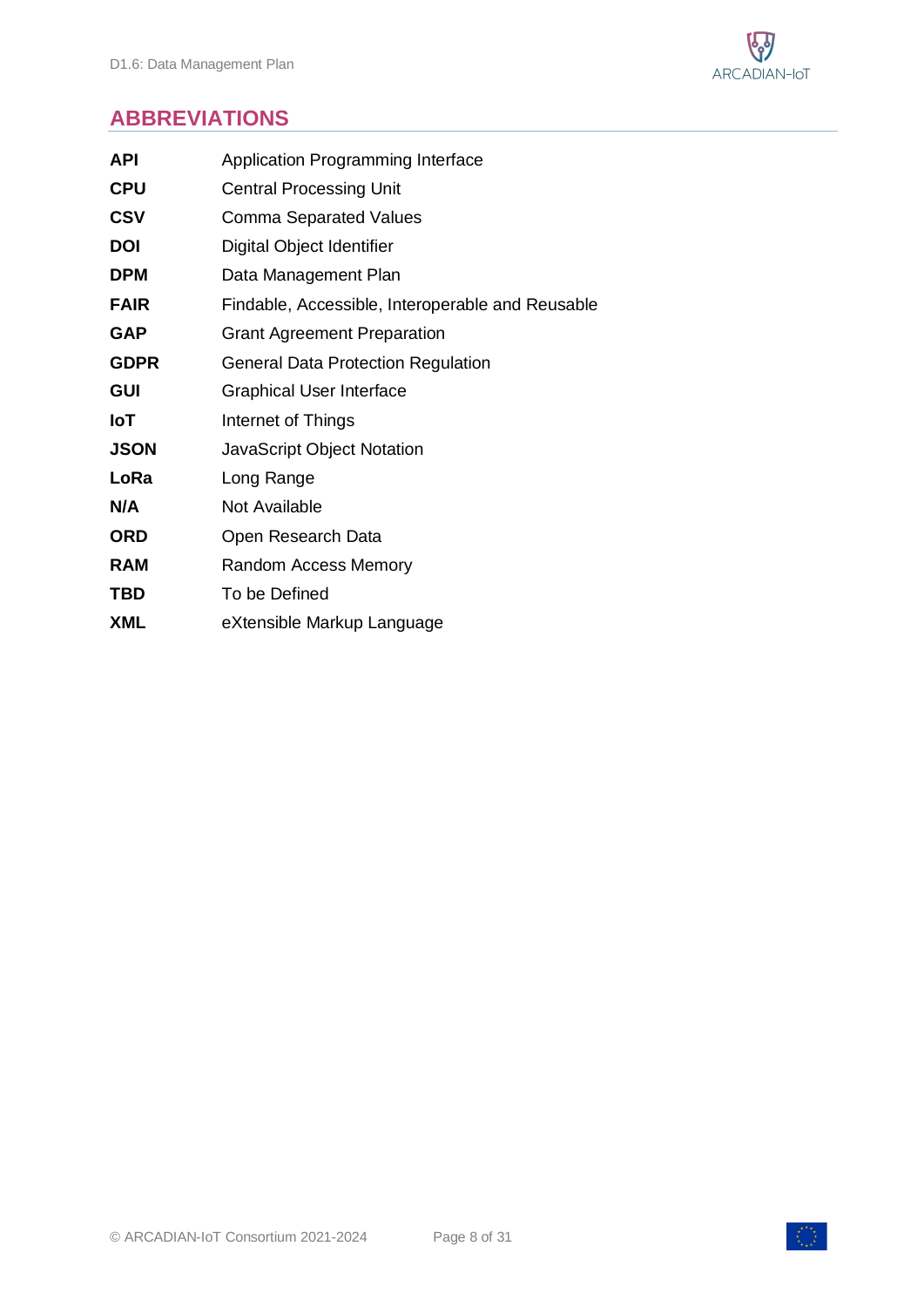## <span id="page-8-0"></span>**1 INTRODUCTION**

This is the first version of the Data Management Plan. Considering the project's early stage, and particularly the fact that the use cases and architecture are still in an early specification phase, there are several aspects and decisions which will only take place at a later stage. As such, it is important to consider that this deliverable will be updated whenever relevant updates or changes regarding data management take place. This is expected at least in three moments:

- Close to the release of use cases and requirements specification (M8), e.g. updating the types and/or format of data being generated or collected;
- Near the release of ARCADIAN-IoT architecture (M12), e.g. as a result of interface specification update;
- During the integration activities to take place in WP5.

This document is organized as follows:

- In section 2, background information regarding the Open Research Data (ORD) pilot and FAIR data is presented;
- Section 3 presents the data summary, providing an overview of the purpose of data collection, types and formats of data to be collected, target data to be reused and made available for reusage by the consortium or externally, among others;
- Section 4 provides at the moment, partial answers to questions regarding data Findability, Accessibility, Interoperability and Reusability (FAIR) principles, and also presents the defined dataset description template and currently available information regarding the datasets for the three domains addressed in the project, namely Emergency and vigilance using drones and IoT (domain A), secured early monitoring of grid infrastructures (domain B), and Medical IoT (domain C);
- Section 5 provides information on resources allocation for data management;
- Section 6 describes the methods to be adopted for data security, namely regarding its storage, sharing rules, and data disposal, deletion and destruction;
- In section 7, ethical aspects are briefly summarized, pointing towards other relevant deliverables of the project;
- Finally, section 8 wraps-up the document, presenting main take-aways of the DMP at it current state.

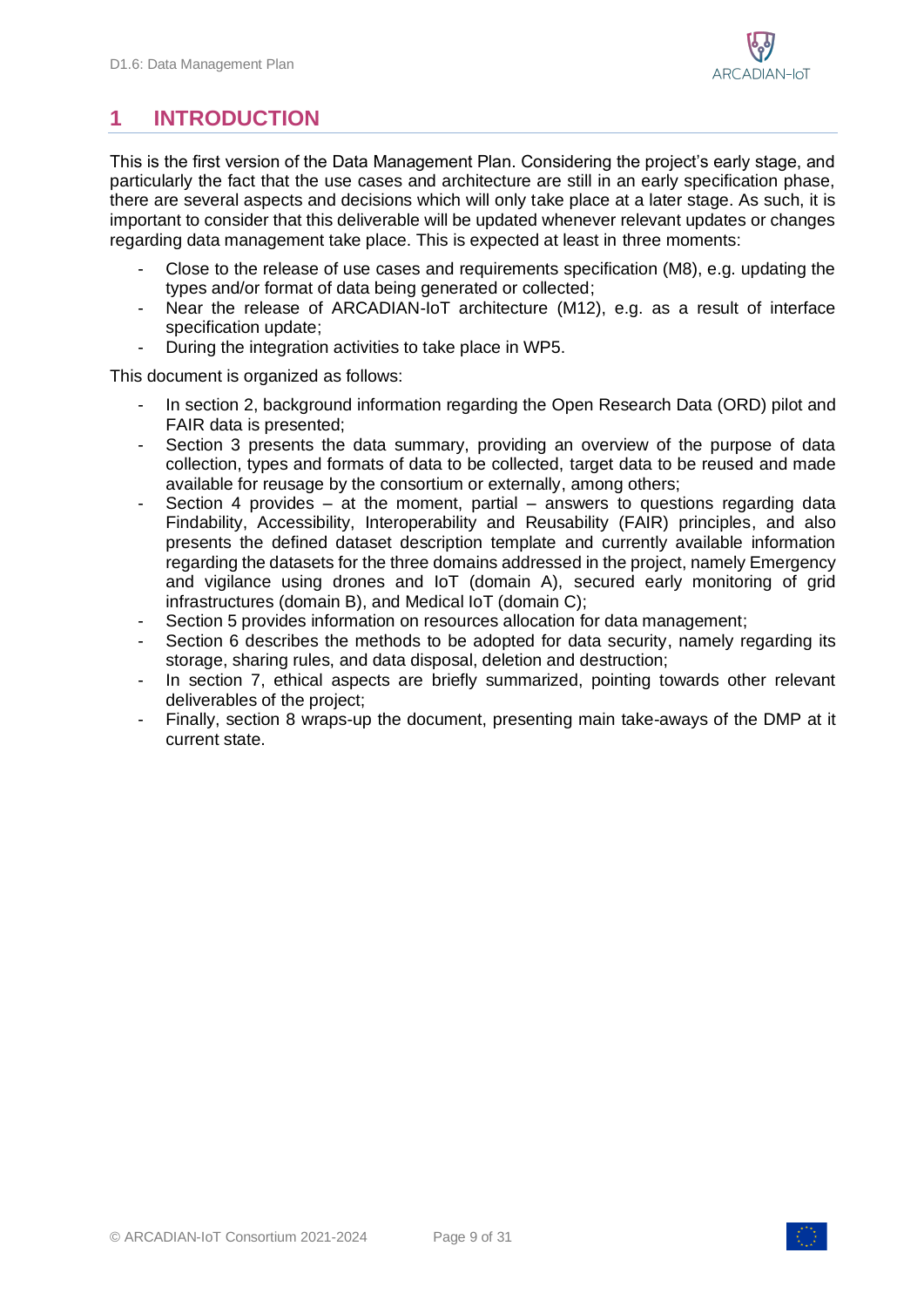

## <span id="page-9-0"></span>**2 BACKGROUND**

### <span id="page-9-1"></span>**2.1 Open Research Data (ORD) Pilot**

Through the **Open Research Data (ORD) Pilot,** the European Union encourages projects funded under the European Union Framework Programme for Research and Innovation Horizon 2020 to provide open access (free of charge, online access for any user) to research data generated in the context of H2020 projects. The ORD pilot is mainly aimed at improving and maximizing access to and re-use of research data (from H2020 projects), while considering the need to balance openness and protection of scientific information, commercialisation, and Intellectual Property Rights (IPR), privacy concerns, security as well as data management and preservation questions. Addressing such balance, the possibility for a project to opt out the ORD pilot is available during application stage, during grant agreement preparation (GAP) stage or after the signature of the grant agreement, i.e. during project execution.

The ARCADIAN-IoT consortium has decided to opt out from the ORD pilot process considering the incompatibility with the need for confidentiality linked to security and other legitimate reasons.

### <span id="page-9-2"></span>**2.2 FAIR data overview**

The data generated during and after all projects should follow the FAIR data principles that require that data are Findable, Accessible, Interoperable and Reusable. These requirements don't affect implementation choices and don't necessarily suggest any specific technology, standard, or implementation solution. In this direction, H2020 projects shall adopt methodologies for data generation, collection and sharing to ensure that:

- data are **findable** due to the exploitation of metadata for convenient data discovery and of standard persistent and unique identifiers (such as DOIs);
- data are openly **accessible**, where this is possible; adequate justification is required to be provided if otherwise. Towards this, projects shall use methods and tools for providing access to data along with any required complementary pieces of information, such as guidelines for repository access and use;
- data are **interoperable** and allow for data exchange and re-use among researchers due to the extended and targeted exploitation of standardized data representation formats, vocabularies, etc. or mappings when the former is not possible.
- data **re-use** is promoted through clarifying licenses.

The FAIR concept implementation of each project is documented in a DMP, which is a key element of good data management. DMPs help shape the data management life cycle principles to be followed by an H2020 project. These are created during the first 6 months of a project, and they are appropriately refined through its course so as to fulfil evolving requirements. The ARCADIAN-IoT consortium is expected to adhere to the conditions laid out in the DMP below, in which all details related to management of ARCADIAN-IoT research data are specified.

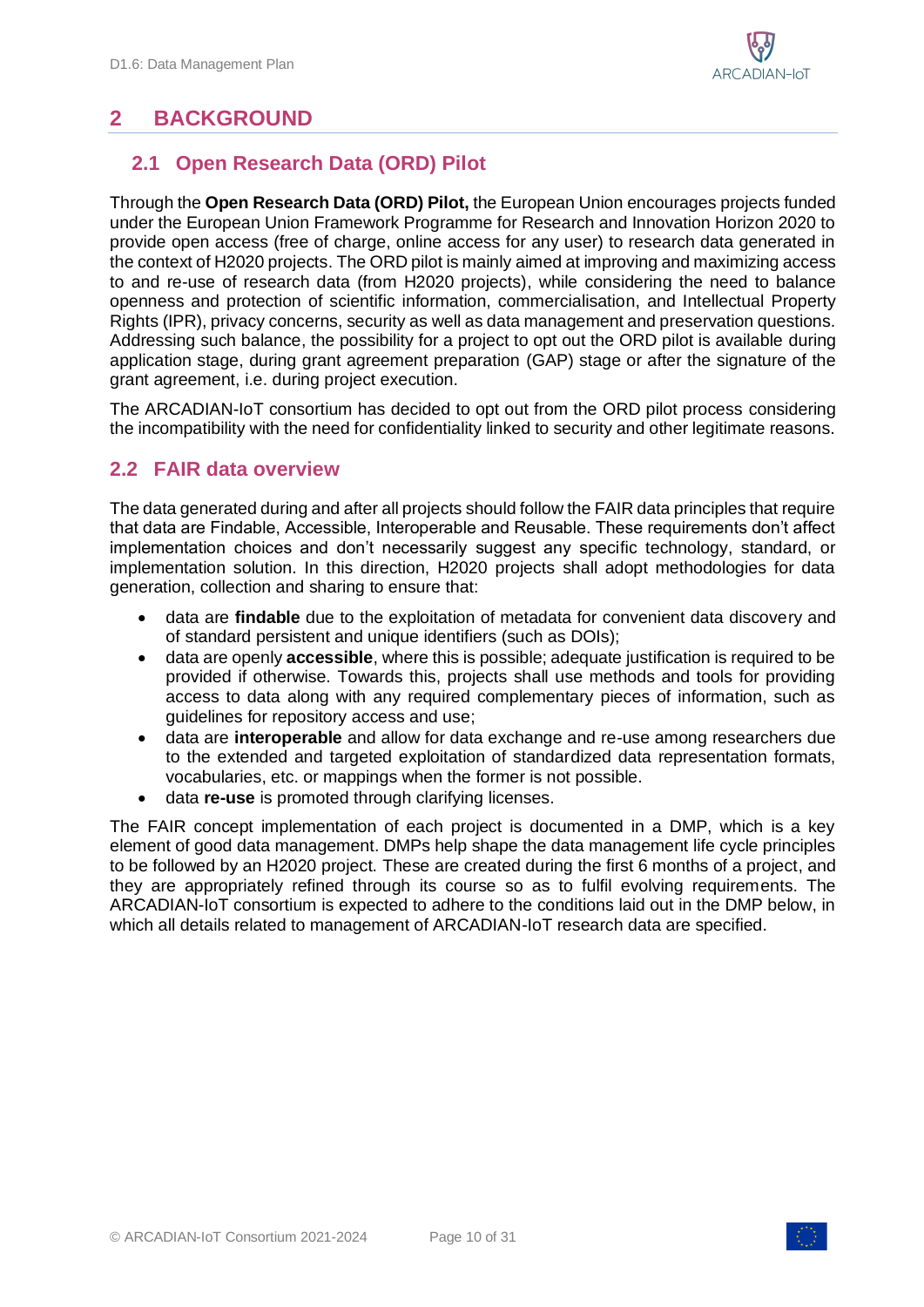## <span id="page-10-0"></span>**3 DATA SUMMARY**

### <span id="page-10-1"></span>**3.1 What is the purpose of the data collection/generation and its relation to the objectives of the project?**

Data pertaining to IoT devices, IoT applications and users (persons) will be generated and collected for the purpose of addressing and validating the objectives defined in the Grant Agreement, namely:

- **Objective 1**: To create a decentralized framework for IoT systems;
- **Objective 2**: To enable security and trust in the management of objects' identification;
- **Objective 3**: To enable distributed security and trust in management of persons' identification;
- **Objective 4**: To provide distributed and autonomous models for trust, security and privacy -- enablers of a Chain of Trust;
- **Objective 5**: To provide a hardened encryption with recovery ability;
- **Objective 6**: To provide self and coordinated healing with reduced human intervention;
- **Objective 7**: To enable proactive information sharing for trustable Cyber Threat Intelligence and IoT Security Observatory.

### <span id="page-10-2"></span>**3.2 What types and formats of data will the project generate/collect?**

The project is expected to generate and collect data characterizing the following entities:

- **Persons**: such as physical characteristics, identity validation data (picture, name), voice, image or video captures, or location. In the medical IoT domain, patient health data / vital signs will additionally be monitored (e.g. heart rate, temperature, SpO2);
- **Devices:** IoT device identifier (for smartphones, drones, grid components, wearables), operation data (e.g. CPU or RAM usage), battery state, or location;
- **Networks** (e.g. 4G, 5G, LoRa): link bandwidth real-time / average usage, packet characteristics (protocol, source / destination ports & addresses);
- **Applications / services**: service / application status obtained through monitoring (e.g. CPU utilization, uptime, downtime, etc), telemetry data from sensors.
- The exact data formats will be discussed among partners and specified later.

### <span id="page-10-3"></span>**3.3 Will you re-use any existing data and how?**

The project will aim at reusing existing data available for research. In case multiple datasets concerning a common type of data are targeted, and taking into consideration the importance of their harmonization, data templates and lists of pre-defined values may be defined.

The identified datasets to be reused will not include personal data. The currently targeted datasets are N-BaIoT $^2$  and UNSW Bot-IoT $^3$ .

### <span id="page-10-4"></span>**3.4 What is the origin of the data?**

The origin of the data will be quite diverse. For domain A, it can be anticipated that data will be obtained in controlled, experimental lab settings. For domain B, will be obtained both from BOX2M



<sup>&</sup>lt;sup>2</sup> https://archive.ics.uci.edu/ml/datasets/detection\_of\_IoT\_botnet\_attacks\_N\_BaIoT

<sup>3</sup> https://research.unsw.edu.au/projects/bot-iot-dataset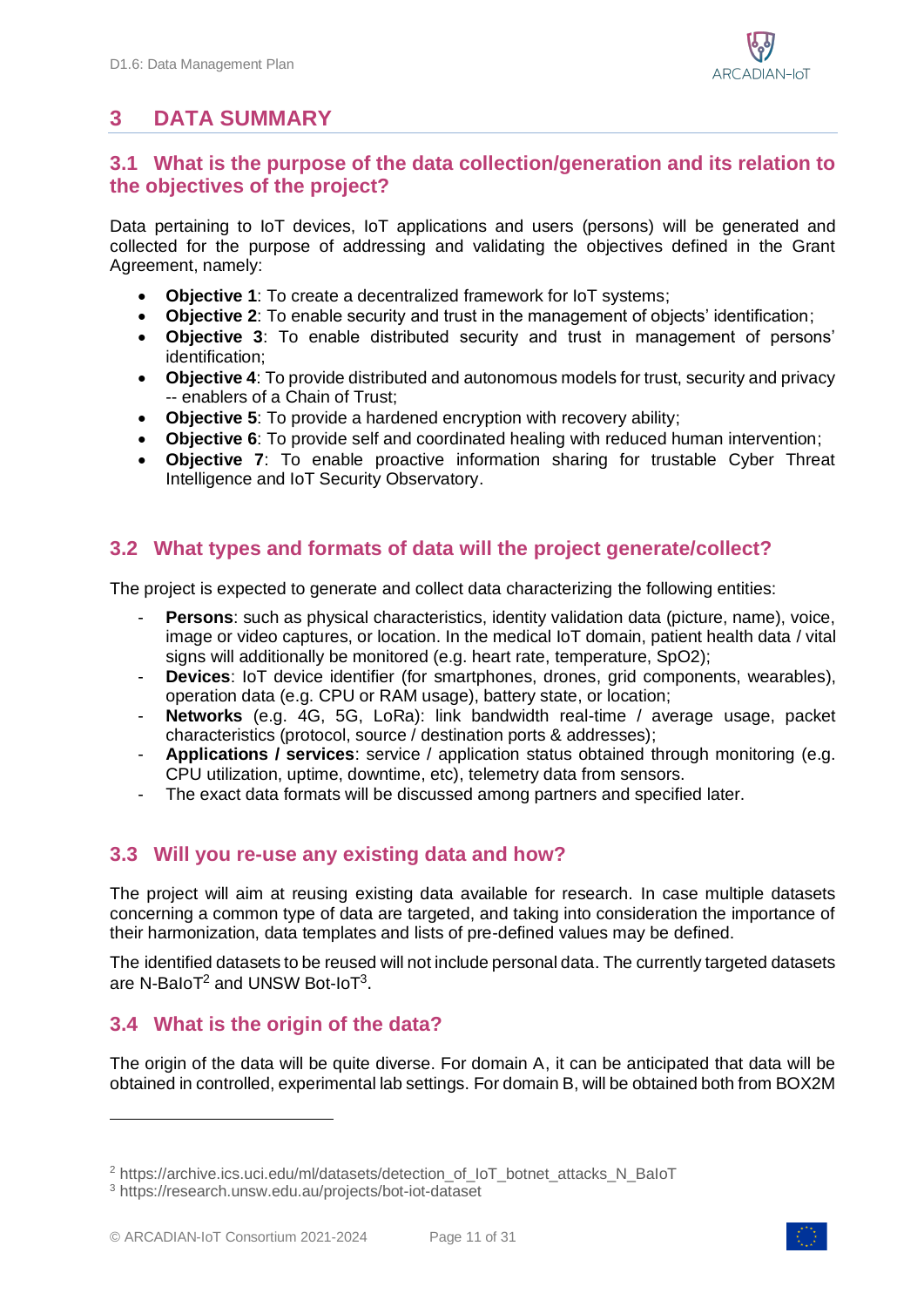

experimental laboratory, and from live deployment in customer infrastructure. Finally, for domain C, data will be collected from real patients and in real conditions, during treatments and collecting information from RGBs equipment at the Navarra University hospital.

### <span id="page-11-0"></span>**3.5 What is the expected size of the data?**

The data will be of variable size, according to type (e.g. telemetry, audio, video, biometric data) and format (e.g. raw, encoded, encrypted or compressed). Initially, each domain owner will be responsible for storing its datasets. Subject to discussions, some datasets are expected to be shared with the consortium, with different needs to be taken into account (e.g. anonymization in the case of Medical IoT). In those cases, a shared repository will be compiled to realise the research objectives, and is expected to be hosted through one of two options: 1) at IPN's data storage facilities, or 2) using the project's dedicated Microsoft Sharepoint instance, which is hosted in European servers (safeguarding GDPR requirements). Some specific, partial data, may be hosted by other partners (e.g. in cases data sharing among the consortium is not possible due to confidentiality reasons).

### <span id="page-11-1"></span>**3.6 To whom might it be useful ('data utility')?**

Most datasets which will come out of this project will be in the shared repository (to be defined), the main target group being the consortium partners themselves, which may leverage the datasets as benchmarks for future research.

Additionally, specific datasets which are decided to be made public, if any, will be stored in an open access data repository to be decided later in the project (e.g. Zenodo<sup>4</sup>). Those datasets will be aimed at ensuring that relevant research communities (e.g. addressing ehealth, industrial IoT or public safety) may benefit from the selected data sets.





<sup>4</sup> https://zenodo.org/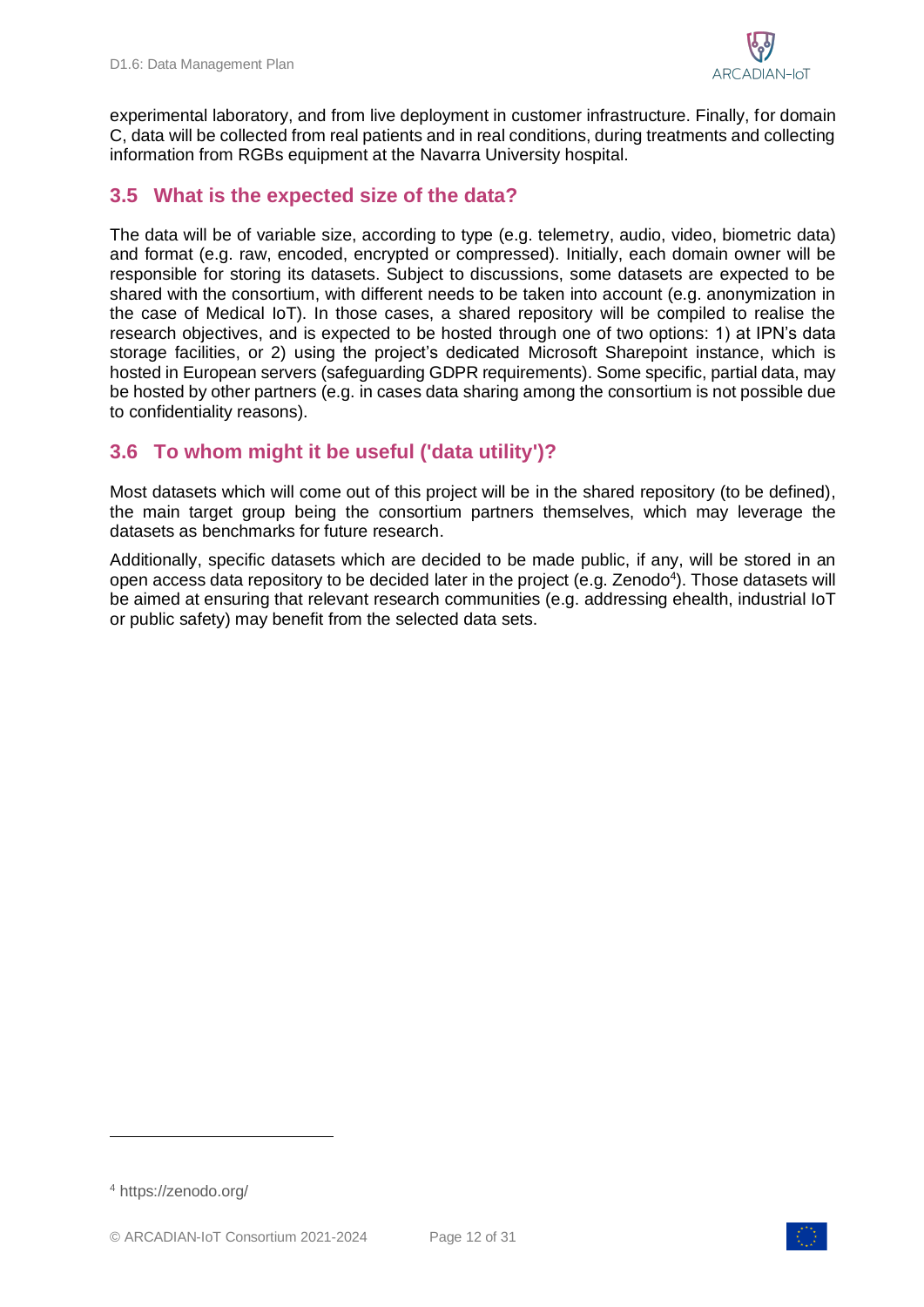

## <span id="page-12-0"></span>**4 DATASETS HANDLING AND DESCRIPTION**

### <span id="page-12-1"></span>**4.1 FAIR data**

#### <span id="page-12-2"></span>**4.1.1 Data findability**

During the experiments, when applicable, metadata will be automatically attached, and collected via a graphical user interface by the researcher. Such metadata will then be uploaded to the project database with references to the raw data. Common metadata structures will be adopted among partners whenever possible.

For data agreed to be made public, curated datasets will be published on an open repository (e.g. Zenodo) making them accessible and discoverable, and indexed (e.g. a possibility is to use the EU Open Data Portal<sup>5</sup>). All published data sets will receive a DOI that will be referred to in any scientific publication that made use of this data set.

#### <span id="page-12-3"></span>**4.1.2 Data accessibility**

#### **Data**

Regarding data agreed to be made public, the uploading of curated data sets will be done in an open format (e.g. CSV) to the agreed repository, under a licence such as MIT license<sup>6</sup>, which has limited restriction on reuse, as it allows both non-commercial and commercial use. The metadata will be provided in a readable format (JSON, XML or CSV).

#### **Software**

As for the software developed during the project, the hosting location will still be defined, as well as the method for accessing and retrieving it. Regarding open-source software release plans, XLAB plans to continue working some existing libraries, like GoFE<sup>7</sup> and CiFE $r^8$ . Also, for the secure multi-party computation, some extensions for SCALE-MAMBA might need to be implemented<sup>9</sup>. RISE expects that all its respectively developed software will be released as opensource.

#### <span id="page-12-4"></span>**4.1.3 Data interoperability**

Considering the project will collect data concerning multiple domains (e.g. medical IoT vs smart grids), different domain-specific standards may be considered – still to be discussed, as currently available dataset information is limited.

Data such as time series, will be stored in open formats, following a domain-specific standard, if any exists. If the need to use wider standards is identified, proper mappings will be developed during the project. To ensure machine readable or actionable data sets, CSV, JSON or XML will be used as formats for the meta data.



<sup>5</sup> http://data.europa.eu

<sup>6</sup> <https://opensource.org/licenses/MIT>

<sup>7</sup> <https://github.com/fentec-project/gofe>

<sup>8</sup> <https://github.com/fentec-project/CiFEr>

<sup>9</sup> <https://github.com/KULeuven-COSIC/SCALE-MAMBA>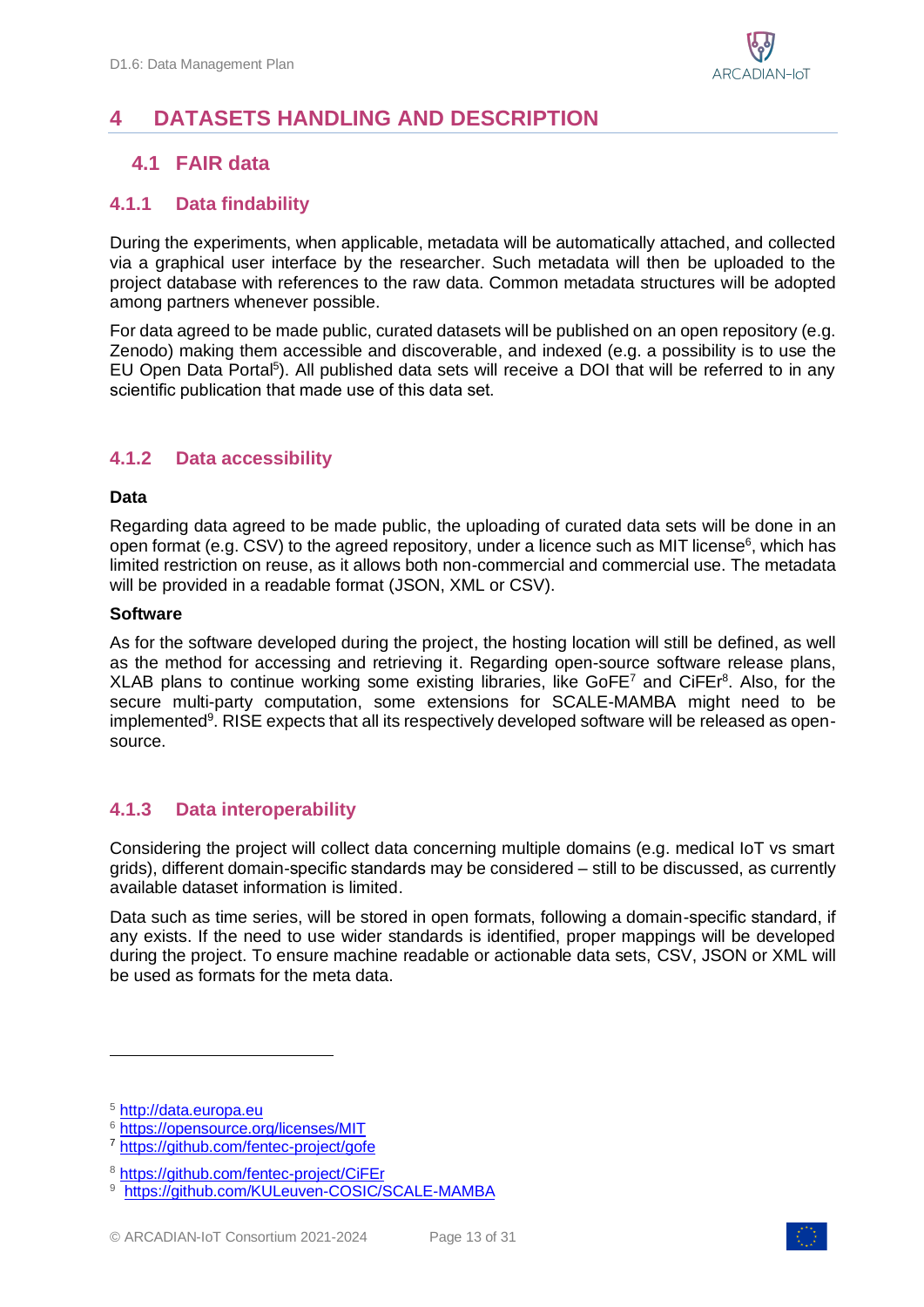### <span id="page-13-0"></span>**4.1.4 Data reusability**

In some specific cases data and software will be licensed (e.g. using MIT licenses), enabling both research and industry to re-use ARCADIAN-IoT data or software. During the project, datasets and software Identified as relevant and ready for release will be curated and published.

The setup of a data quality check inline through the development of continuous integration pipelines will be considered, helping ARCADIAN-IoT partners to validate datasets, ensure code correctness and increase re-usability. The published datasets will also be referenced in scientific publications, using their DOIs, and at conference presentations, to maximise re-use.

### <span id="page-13-1"></span>**4.2 Dataset description template**

In order to identify and collect relevant properties regarding the different datasets to be defined within the project, centred on FAIR data-related issues, a common template – based on the one from SecureIoT project<sup>10</sup> – was established.

This template is necessary for laying ground for future DMP versions, towards its completeness, as it represents a common – but adjusted to the project needs – format for characterizing which, how, when data will be used or produced, and involving what entities, among other relevant aspects; while a significant portion of the information is not available yet, this structure works as such as a beacon to be revisited and updated by the consortium.

We now present and provide details on the template defined for describing the datasets:

### <span id="page-13-2"></span>**4.2.1 General information**

- **Reference Number**: Sequence Number
- **Title**: Title of the Dataset
- **Version**: Dataset version
- **Description:** Brief description of what data represents
- **Data origin**: Whether data already exists or date it is expected to be released
- **Dataset availability:** Date of the dataset availability
- **Future revisions anticipated:** Whether future revisions are anticipated
- **Owner: Provider of the datasets**
- **Contact Person**: Person in charge of the release of the dataset and its inclusion in the ARCADIAN-IoT repository
- **Related Use Cases**: The set of ARCADIAN-IoT use cases that the dataset related. The description of the use cases is performed with reference to deliverable D2.1.
- **Utility / Potential Use**: Potential usages of interest by ARCADIAN-IoT target community. Potential examples include research / experimentation, service development / integration, training / education

### <span id="page-13-3"></span>**4.2.2 Context**

- **Observable human data (if applicable):** which human data will be collected (e.g. biometric data, vital signs)
- **Directly observable device**: devices for which data will be purposely collected (e.g. sensor, wearable, edge node, gateway)
- **Directly observable software**: software from which data will be purposely collected, e.g. IoT application, gateway software, cloud service application



<sup>&</sup>lt;sup>10</sup> "Deliverable D1.3 - Data Management Plan", SecureIoT Project, June 2018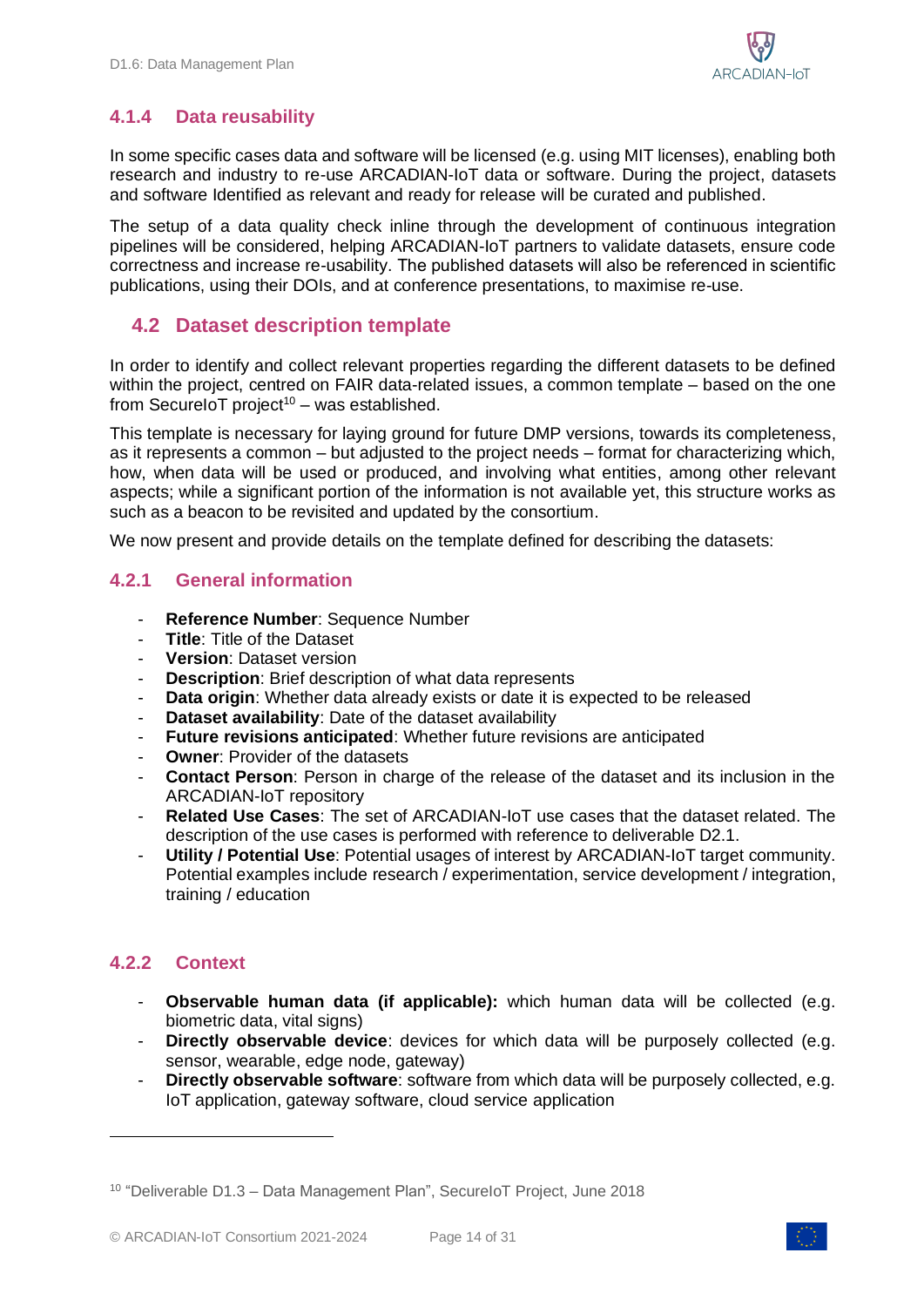

- **Indirectly observable device**: devices which are not directly monitored, be exhaustive to the extent possible. i.e., Sensor, robot, vehicle board, monitor device, edge node, gateway.
- **Indirectly observable software**: List the software which is observed indirectly.

### <span id="page-14-0"></span>**4.2.3 Data access**

Three possibilities are identified (with the first two potentially coinciding):

- 1. Data is already retrieved and stored as data files
- 2. Monitoring data can be retrieved through an interface

3. Data is present in SW/HW but no means exists yet to access them remotely (implies the need for a probe to be developed).

Data access has the following attributes:

- **Dataset provided as data file(s)**: Define if the dataset is provided as data file(s)
- **Remote accessibility**: Define if the data are remotely accessible and how (e.g. protocol, message format, pull/push, interface, etc).
- **In case data are not yet accessible, target retrieval mode**: Define the method which enables the data to be accessed in the future.

### <span id="page-14-1"></span>**4.2.4 Data description**

- **Data format**: e.g. NetFlow, pcap, syslog, json (when an interface is used, the format of embedded data should be described)
- **Encryption**: if and how the data are encrypted
- **Data format description**: syntax and semantics of data, particularly important for nonstandard formats (e.g. describe the columns of a csv file, or the structure and semantics of what contains a JSON file)
- **For unusual format, tool to read it**: if their data format is not standard, the required tool/library to read the data
- **Dataset generation**: whether data was monitored in a system with real users. If not, describe how data have been generated
- Attack: whether the dataset contains attacks. If so, whether attacks are annotated, and what is the granularity of the annotations
- **Dataset statistics**: i.e., Duration, size(s) in appropriate format (MB, packets, etc), number of packets broke down per IP address, protocols… (be exhaustive as possible)

### <span id="page-14-2"></span>**4.2.5 Data restrictions**

- **Publicly available data:** Whether data are public
- **(If not) Plan to make data open**: Whether there is a plan to make data public.
- **Data accessibility**: Whether data can be accessible to the consortium, or to specific partner(s) in case they cannot be public.
- **(If yes) Accessibility period**: What is the time period the data can be accessible to the consortium, or to specific partner(s)
- **Possibility of data dissemination**: Specify if the data can be used for public dissemination (without revealing the full content of the data, aggregated view)
- **Data ownership:** identification of the data owner
- Legal issues: Specify the confidentiality level of the dataset and the license under which the dataset could be opened and offered publicly.

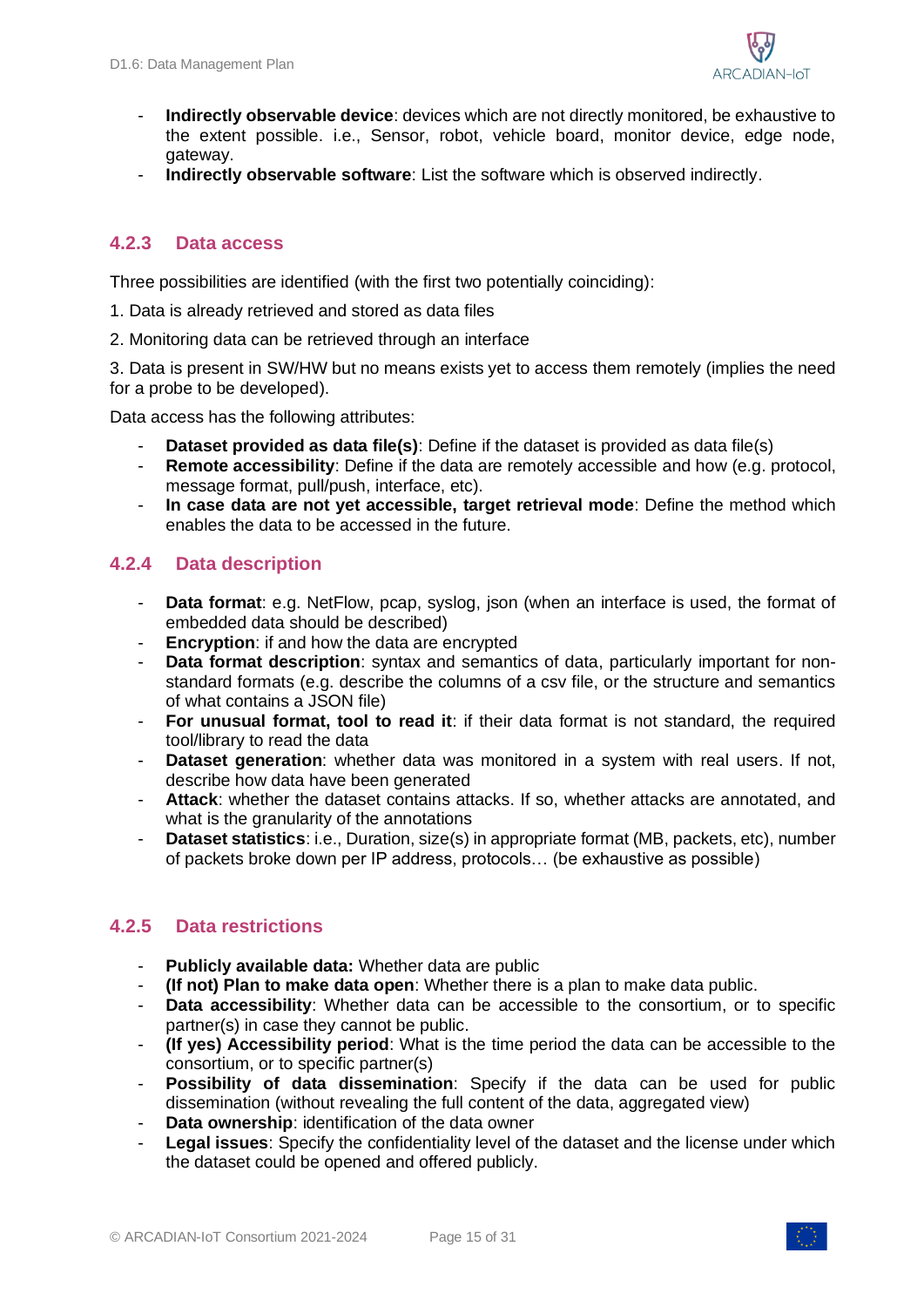### <span id="page-15-0"></span>**4.3 ARCADIAN-IoT datasets**

This is the first version of the DMP, and given that the project is in a very early stage, most of the information characterizing the datasets has not been determined yet.

Currently available information has been collected as a result of the work being developed on WP2, namely the use cases and requirements definition and initial architecture discussions.

### <span id="page-15-1"></span>**4.3.1 Emergency and vigilance using drones and IoT**

#### **4.3.1.1 General**

| <b>Field</b>                 | <b>Description</b>                                                            |
|------------------------------|-------------------------------------------------------------------------------|
| Reference Number             | 1                                                                             |
| Title                        | Specific data sets for Emergency and vigilance using drones<br>and <b>loT</b> |
| Version                      | 1                                                                             |
| Description                  | <b>TBD</b>                                                                    |
| Data origin                  | Drone                                                                         |
| Dataset availability         | TBD                                                                           |
| Future revisions anticipated | <b>TBD</b>                                                                    |
| Owner                        | <b>LOAD</b>                                                                   |
| Contact person               | Davide Ricardo                                                                |
| Related use cases            | TBD (under specification)                                                     |
| Utility / potential use      | Emergency<br>Face recognition<br>Threats signs / public security              |

<span id="page-15-2"></span>Table 1. General information for Emergency and vigilance domain

#### **4.3.1.2 Context**

<span id="page-15-3"></span>Table 2. Context information for emergency and vigilance domain

| <b>Field</b>                  | <b>Description</b>                                     |
|-------------------------------|--------------------------------------------------------|
| Observable human data         | Biometric data                                         |
| Directly observable devices   | Drone sensors (light, temperature, camera, microphone) |
| Directly observable SW        | IoT application                                        |
| Indirectly observable devices | <b>TBD</b>                                             |
| Indirectly observable SW      | TBD                                                    |

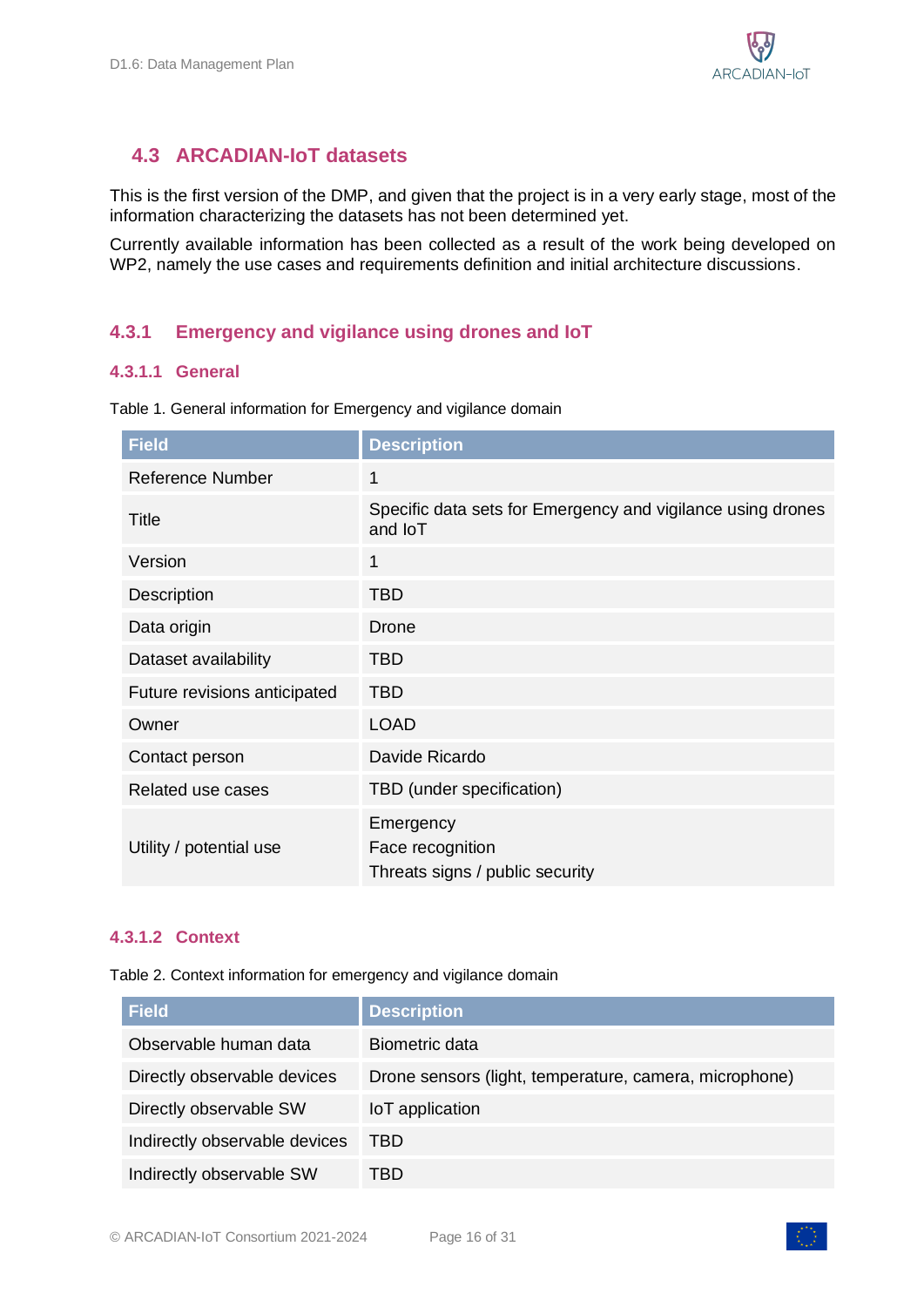#### **4.3.1.3 Data access**

| <b>Field</b>                                           | <b>Description</b> |            |
|--------------------------------------------------------|--------------------|------------|
| Dataset provided as data<br>file(s)                    | Yes                |            |
|                                                        | Yes / No           | Yes        |
|                                                        | Protocol           | <b>TBD</b> |
| Remote accessibility                                   | Message format     | <b>TBD</b> |
|                                                        | Pull/push          | <b>TBD</b> |
|                                                        | Provided interface | <b>TBD</b> |
| (In case data not accessible)<br>Target retrieval mode | <b>TBD</b>         |            |

#### <span id="page-16-0"></span>Table 3. Data access information for emergency and vigilance domain

### **4.3.1.4 Data description**

<span id="page-16-1"></span>Table 4. Data description for emergency and vigilance domain

| <b>Field</b>                              | <b>Description</b>                               |            |
|-------------------------------------------|--------------------------------------------------|------------|
| Data format                               | <b>JSON / TBD</b>                                |            |
| Encryption                                | TBD                                              |            |
| Data format description                   | TBD                                              |            |
| (Non-standard format) Tool<br>for reading | <b>TBD</b>                                       |            |
| Dataset generation                        | Data monitored in a real system with real users  | Yes        |
|                                           | If not, data generation approach                 | TBD        |
|                                           | Datasets containing attacks                      | <b>TBD</b> |
| Attack                                    | (If yes) Annotated attacks                       | TBD        |
|                                           | (If yes) Granularity of the labels / annotations | <b>TBD</b> |
| Dataset statistics                        | <b>NA</b>                                        |            |

#### **4.3.1.5 Data restrictions**

<span id="page-16-2"></span>Table 5. Data restrictions for emergency and vigilance use case

| <b>Field</b> | Description |
|--------------|-------------|
|              |             |

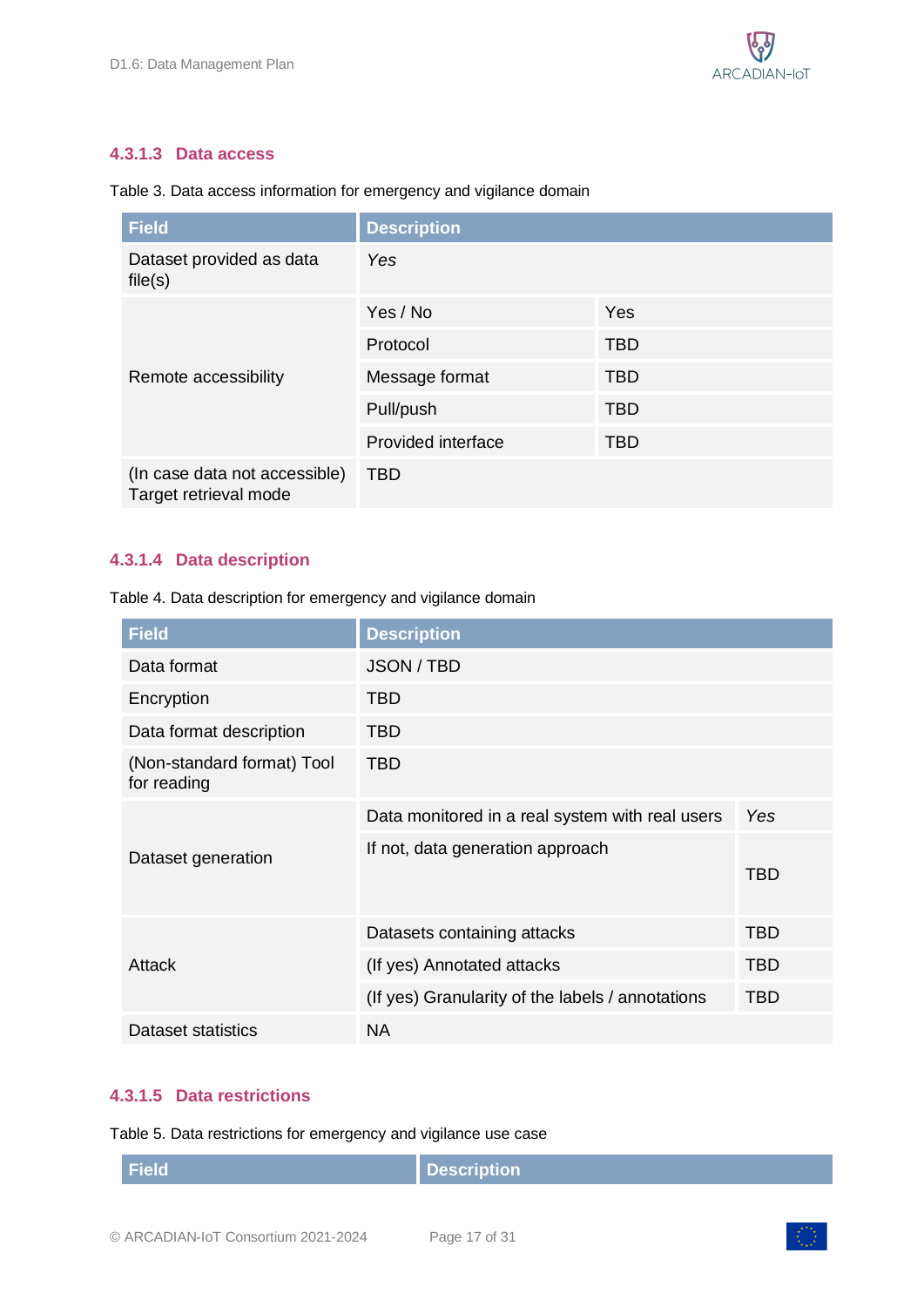

| Publicly available data           | No.                                    |
|-----------------------------------|----------------------------------------|
| Plan to make data open            | TBD                                    |
| Data accessibility                | Yes                                    |
| Accessibility period              | TBD                                    |
| Possibility of data dissemination | TBD                                    |
| Data ownership                    | TBD                                    |
| Legal issues                      | <b>Personal Data Protection issues</b> |

### <span id="page-17-0"></span>**4.3.2 Secured early monitoring of grid infrastructures**

#### **4.3.2.1 General**

| <b>Field</b>                           | <b>Description</b>                                                                                                                                                                                                                                                                                                                                                       |
|----------------------------------------|--------------------------------------------------------------------------------------------------------------------------------------------------------------------------------------------------------------------------------------------------------------------------------------------------------------------------------------------------------------------------|
| <b>Reference Number</b>                | $\overline{2}$                                                                                                                                                                                                                                                                                                                                                           |
| <b>Title</b>                           | Specific data sets for grid infrastructures domain                                                                                                                                                                                                                                                                                                                       |
| Version                                | $\mathbf{1}$                                                                                                                                                                                                                                                                                                                                                             |
| <b>Description</b>                     | To be updated                                                                                                                                                                                                                                                                                                                                                            |
| Data origin                            | Customer live infrastructure & BOX2M lab                                                                                                                                                                                                                                                                                                                                 |
| Dataset availability                   | After TRL4 achieved                                                                                                                                                                                                                                                                                                                                                      |
| <b>Future revisions</b><br>anticipated | <b>TBD</b>                                                                                                                                                                                                                                                                                                                                                               |
| Owner                                  | <b>BOX2M ENGINEERING</b>                                                                                                                                                                                                                                                                                                                                                 |
| Contact person                         | Alexandru Gliga / Ovidiu Diaconescu                                                                                                                                                                                                                                                                                                                                      |
| Related use cases                      | Industrial manufacturing infrastructures (production lines with<br>electrical engines); industrial exploitation infrastructures (rigs);<br>industrial energy distribution infrastructures (substations) with<br>multiple purpose commercial application (building, factory,<br>warehouse, lightning network). Concrete use cases TBD (under<br>specification)            |
| Utility / potential use                | Grid & utilities companies<br>Oil & gas & mining companies<br>Any manufacturing / maintenance entity<br>Any building service manager<br>Any public authority (for its operated portfolio, e.g. buildings and<br>lightning)<br>Any strategic or critical entity (defence, telecom)<br>Machineries & gear vendors (willing to embed the technology into<br>their products) |

<span id="page-17-1"></span>Table 6. General information for grid infrastructures domain

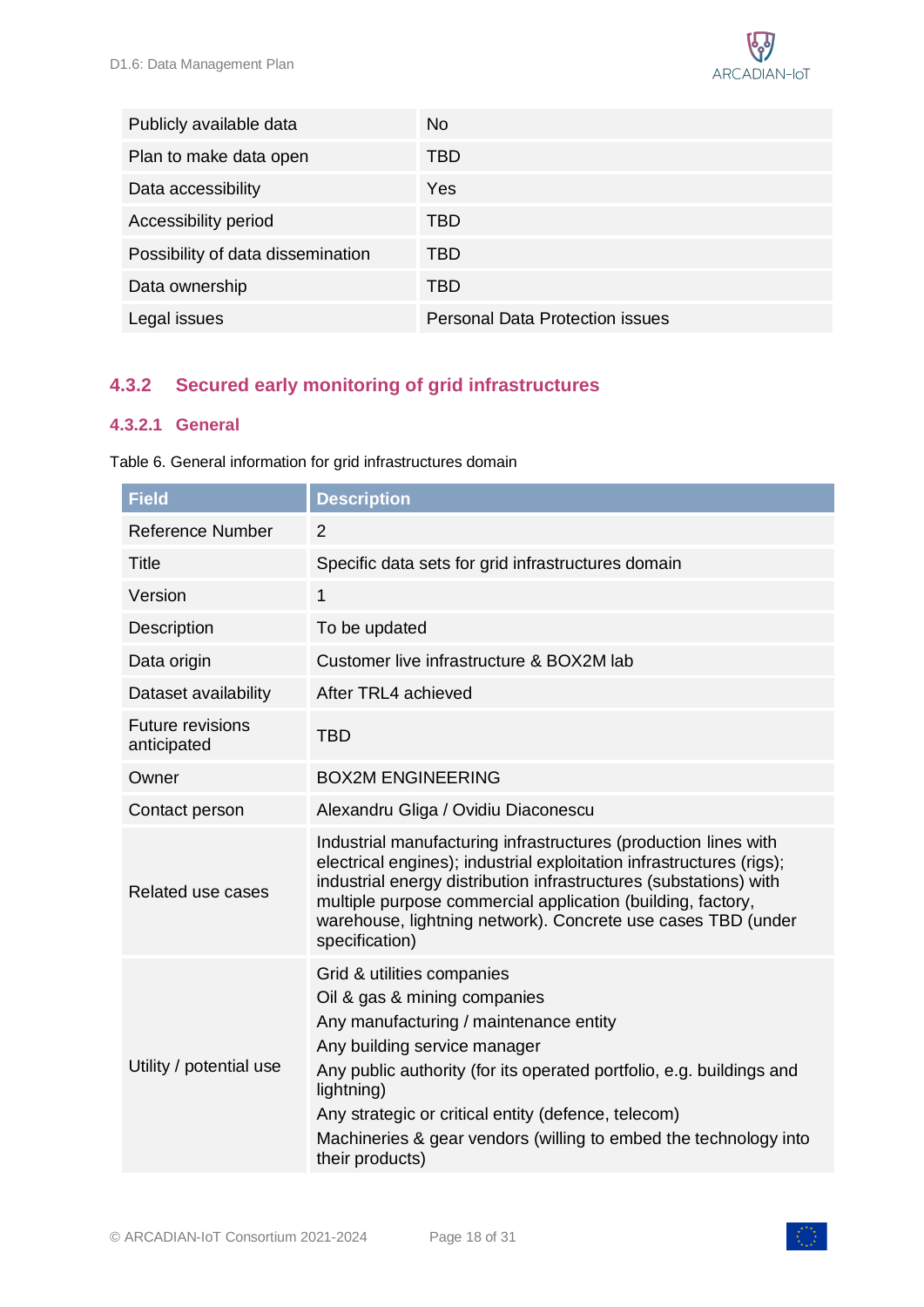

#### **4.3.2.2 Context**

<span id="page-18-0"></span>Table 7. Context information for grid infrastructures domain

| <b>Field</b>                  | <b>Description</b>                                                                           |
|-------------------------------|----------------------------------------------------------------------------------------------|
| Observable human data         | N/A                                                                                          |
| Directly observable devices   | IoT devices (acting as gateways)                                                             |
| Directly observable SW        | Device firmware; Encryption middleware platform; End IoT<br>platform                         |
| Indirectly observable devices | Field sensors (through IoT devices); communication<br>modules (through IoT devices)          |
| Indirectly observable SW      | 3 <sup>rd</sup> party platforms connected to both middleware platform or<br>End IoT platform |

#### **4.3.2.3 Data access**

<span id="page-18-1"></span>Table 8. Data access information for grid infrastructures domain

| <b>Field</b>                                           | <b>Description</b>                                                                      |                                                                                                                                                                                                     |  |
|--------------------------------------------------------|-----------------------------------------------------------------------------------------|-----------------------------------------------------------------------------------------------------------------------------------------------------------------------------------------------------|--|
| Dataset provided as data<br>file(s)                    | Yes (CSV format)                                                                        |                                                                                                                                                                                                     |  |
|                                                        | Yes / No                                                                                | Yes (option 1 - from software<br>platform front end; option 2 -<br>by API, using a 3 <sup>rd</sup> party<br>platform configured properly<br>and credentials provided by<br>software platform owner) |  |
|                                                        | Protocol                                                                                | <b>HTTPS (TLS)</b>                                                                                                                                                                                  |  |
| Remote accessibility                                   | Message format                                                                          | To be updated                                                                                                                                                                                       |  |
|                                                        | Pull/push                                                                               | By front $end = pull$ (http<br>request); by $API = both$<br>possible, up to type of 3rd<br>party platforms                                                                                          |  |
|                                                        | Provided interface                                                                      | By front $end = GUI$ ; by $API =$<br>back-end coding, customised<br>(as it is today); GUI (TRL6<br>stage of software platform)                                                                      |  |
| (In case data not accessible)<br>Target retrieval mode | API & front end, for any nonexposed yet data; requires<br>specific development (coding) |                                                                                                                                                                                                     |  |

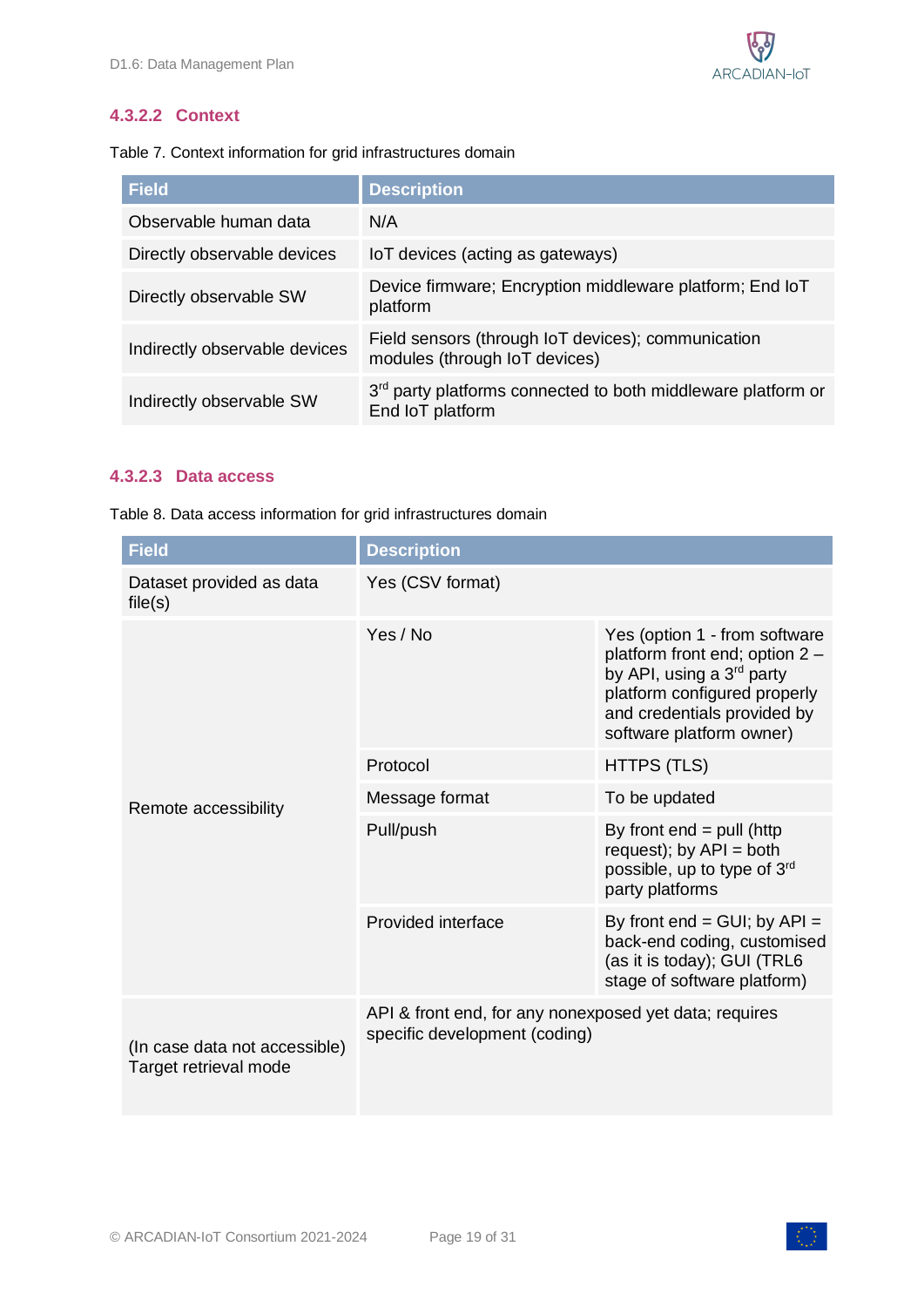### **4.3.2.4 Data description**

<span id="page-19-0"></span>

|  |  | Table 9. Data description for grid infrastructures domain |  |
|--|--|-----------------------------------------------------------|--|
|  |  |                                                           |  |

| <b>Field</b>                              | <b>Description</b>                                                                                     |                                                                                                                                                                                             |  |
|-------------------------------------------|--------------------------------------------------------------------------------------------------------|---------------------------------------------------------------------------------------------------------------------------------------------------------------------------------------------|--|
| Data format                               | <b>TBD</b>                                                                                             |                                                                                                                                                                                             |  |
| Encryption                                | TBD: 2 formats are under evaluation, both using hybrid<br>concept proposed (hardware & software)       |                                                                                                                                                                                             |  |
| Data format description                   | <b>TBD</b>                                                                                             |                                                                                                                                                                                             |  |
| (Non-standard format) Tool<br>for reading | TBD: it will be deployed according to type of encryption<br>implemented; it is also requested by ENISA |                                                                                                                                                                                             |  |
| Dataset generation                        | Data monitored in a real<br>system with real users                                                     | Yes (even in lab<br>environment, data is real,<br>being generated by specific<br>sensors network integrated<br>with IoT devices)                                                            |  |
|                                           | If not, data generation<br>approach                                                                    | We will consider simulator<br>data generation only after<br>validating the technology<br>with live data; reason for<br>simulator generation is just<br>for stress tests / big data<br>tests |  |
| <b>Attack</b>                             | Datasets containing attacks                                                                            | <b>TBD</b>                                                                                                                                                                                  |  |
|                                           | (If yes) Annotated attacks                                                                             | <b>TBD</b>                                                                                                                                                                                  |  |
|                                           | (If yes) Granularity of the<br>labels / annotations                                                    | <b>TBD</b>                                                                                                                                                                                  |  |
| Dataset statistics                        | TBD; conditioned firstly by TRL4 achieving and multiple type<br>of trial customers implemented         |                                                                                                                                                                                             |  |

#### **4.3.2.5 Data restrictions**

<span id="page-19-1"></span>Table 10. Data restrictions for grid infrastructures domain

| <b>Field</b>                         | <b>Description</b>                                                                                                                      |
|--------------------------------------|-----------------------------------------------------------------------------------------------------------------------------------------|
| Publicly available data              | Not in the moment                                                                                                                       |
| Plan to make data open               | Once TRL4 achieved, for the deployed technology                                                                                         |
| Data accessibility                   | TBD: it may be shared with any interested benefiter, after a<br>dedicated assessment done by BOX2M and an approval by<br>the consortium |
| Accessibility period                 | TBD                                                                                                                                     |
| Possibility of data<br>dissemination | High level concept $=$ YES<br>Type of crypto chip = $NO$ (just shared with the consortium)                                              |

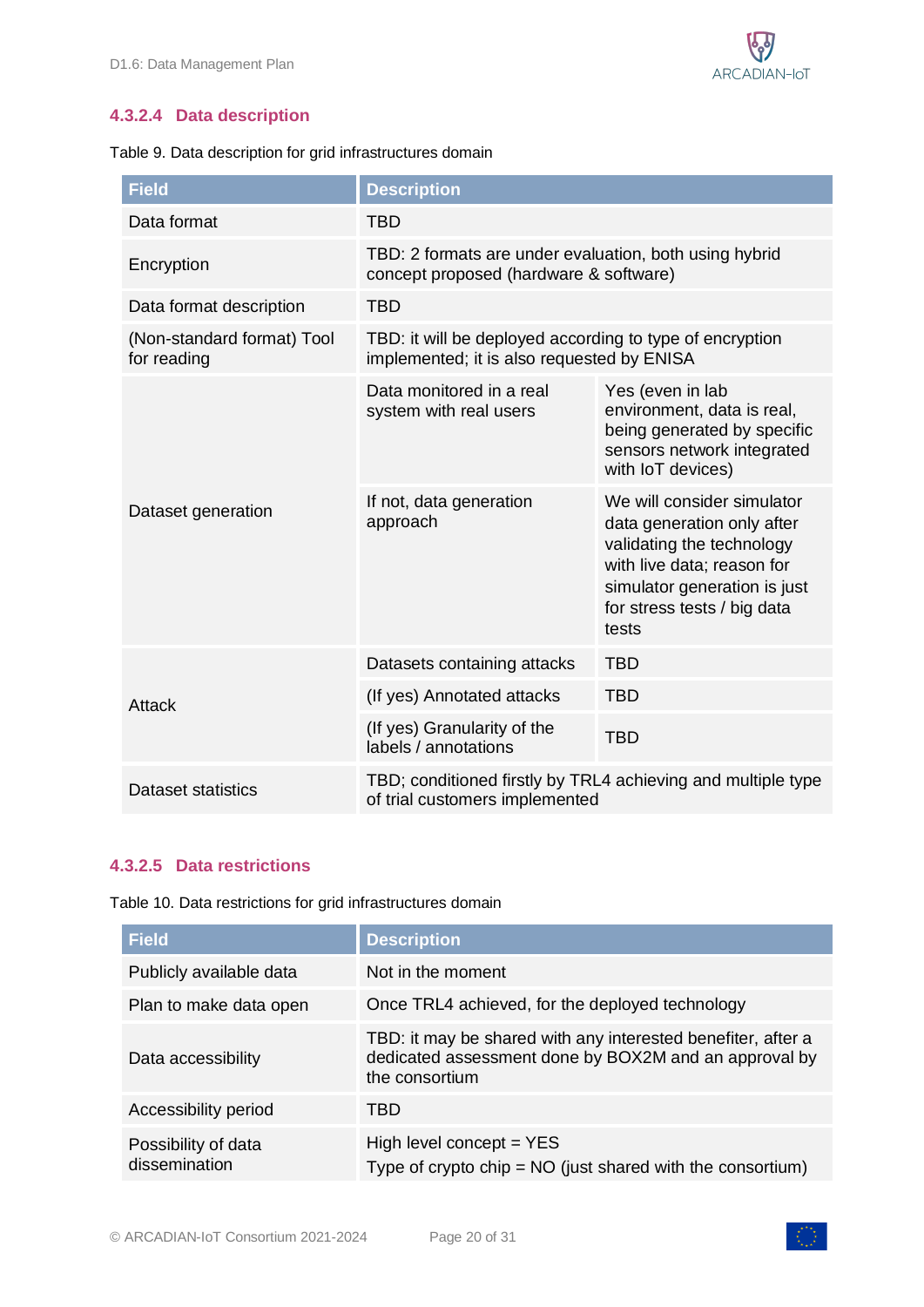

|                | Open source used in firmware and middleware platform =<br><b>YES</b>                                                 |
|----------------|----------------------------------------------------------------------------------------------------------------------|
|                | Specific code and open source adaptions $= NO$                                                                       |
|                | Type of sensors $=$ YES                                                                                              |
|                | $I \circ T$ device (type, vendor) = YES                                                                              |
|                | IoT device & monitored energy circuits IDes = NO                                                                     |
|                | Communication module: technology=YES, type=NO,<br>vendor=YES                                                         |
|                | Effective customer energy data = YES (anonymized vs.<br>customer name, location, type of industrial asset monitored) |
|                | Penetration tests methodology = YES                                                                                  |
|                | Penetration tests results $=$ YES                                                                                    |
|                | Commercial application domains & industries = YES                                                                    |
| Data ownership | Customer (if it is used a live infrastructure) or BOX2M (if it is<br>used the lab)                                   |
| Legal issues   | Customer NDA and / or compliancy stipulated into contract                                                            |
|                |                                                                                                                      |

### <span id="page-20-0"></span>**4.3.3 Medical IoT**

#### **4.3.3.1 General**

<span id="page-20-1"></span>Table 11. General information for medical domain

| <b>Field</b>                 | <b>Description</b>                                                 |
|------------------------------|--------------------------------------------------------------------|
| <b>Reference Number</b>      | 3                                                                  |
| <b>Title</b>                 | Specific dataset for Medical Domain                                |
| Version                      | 1                                                                  |
| Description                  | Vital signs from patient                                           |
| Data origin                  | Patient. Recollected by RGB modules and sent by the<br>smartphone. |
| Dataset availability         | After TRL4 achieved                                                |
| Future revisions anticipated | TBD                                                                |
| Owner                        | <b>RGB/UNAV</b>                                                    |
| Contact person               | <b>Ricardo Ruiz</b>                                                |
| Related use cases            | TBD (under specification)                                          |
| Utility / potential use      | Hospitals. Patients with a special treatment.                      |

#### **4.3.3.2 Context**

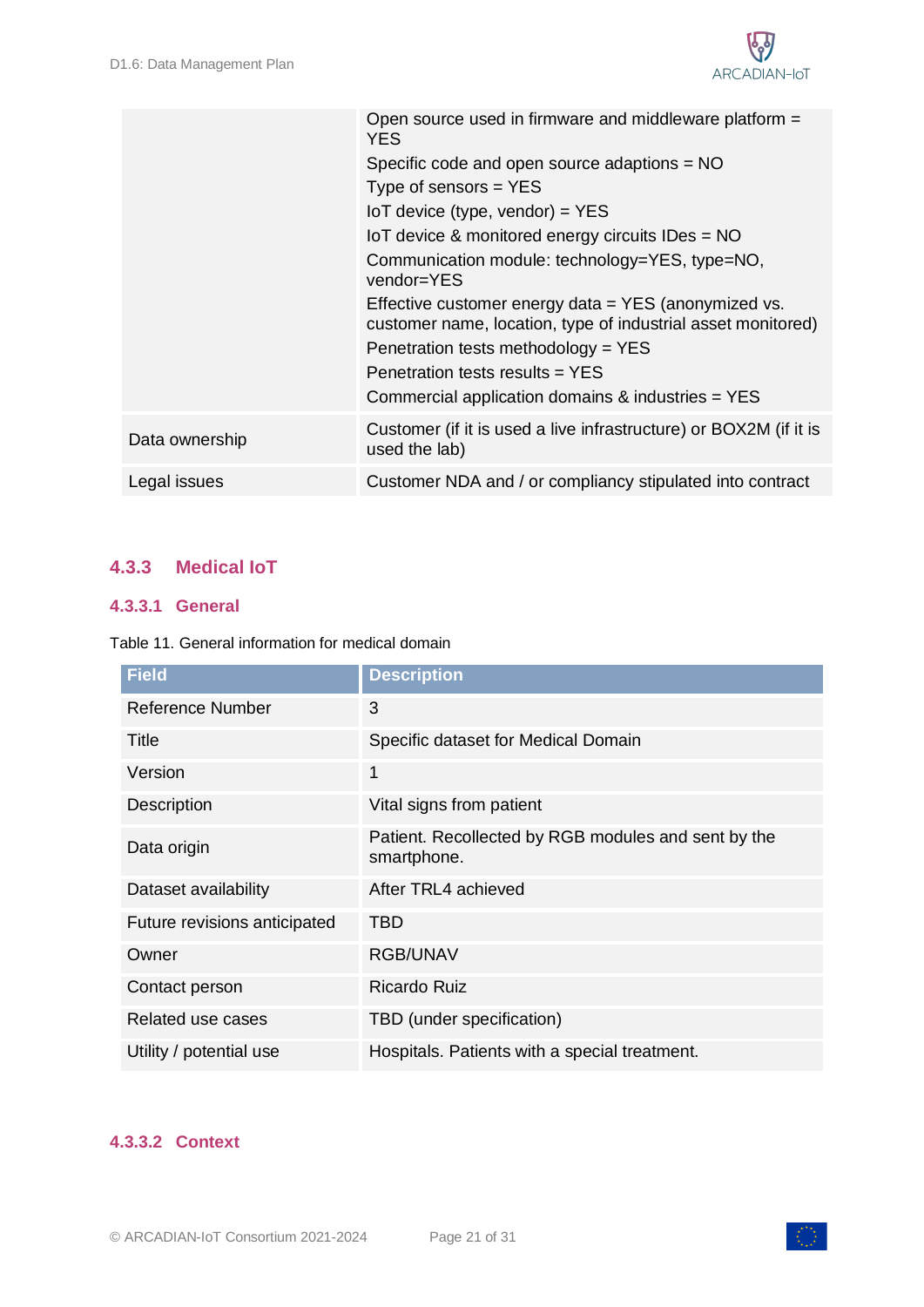

#### <span id="page-21-0"></span>Table 12. Context information for medical domain

| <b>Field</b>                  | <b>Description</b>                                       |
|-------------------------------|----------------------------------------------------------|
| Observable human data         | N/A                                                      |
| Directly observable devices   | Phone devices (acting as gateways)<br><b>WEB</b> browser |
| Directly observable SW        | Device firmware                                          |
| Indirectly observable devices | N/A                                                      |
| Indirectly observable SW      | Firebase encryption services                             |

#### **4.3.3.3 Data access**

<span id="page-21-1"></span>Table 13. Data access information for medical domain

| <b>Field</b>                                           | <b>Description</b>                                                                      |                                          |  |
|--------------------------------------------------------|-----------------------------------------------------------------------------------------|------------------------------------------|--|
| Dataset provided as data<br>file(s)                    | Yes (JSON)                                                                              |                                          |  |
|                                                        | Yes / No                                                                                | Yes                                      |  |
|                                                        | Protocol                                                                                | <b>HTTPS (TLS)</b>                       |  |
| Remote accessibility                                   | Message format                                                                          | <b>TBD</b>                               |  |
|                                                        | Pull/push                                                                               | By front $end = pull$ (http<br>request); |  |
|                                                        | Provided interface                                                                      | By front $end = GUI$ ;                   |  |
| (In case data not accessible)<br>Target retrieval mode | API & front end, for any nonexposed yet data; requires<br>specific development (coding) |                                          |  |

### **4.3.3.4 Data description**

<span id="page-21-2"></span>

|  |  |  | Table 14. Data description for medical domain |  |
|--|--|--|-----------------------------------------------|--|
|--|--|--|-----------------------------------------------|--|

| <b>Field</b>                              | <b>Description</b>                                 |                                                |
|-------------------------------------------|----------------------------------------------------|------------------------------------------------|
| Data format                               | TBD                                                |                                                |
| Encryption                                | <b>Firebase Encryption</b>                         |                                                |
| Data format description                   | <b>HTTPS</b>                                       |                                                |
| (Non-standard format) Tool<br>for reading | TBD                                                |                                                |
| Dataset generation                        | Data monitored in a real<br>system with real users | Yes (even in lab<br>environment, data is real, |

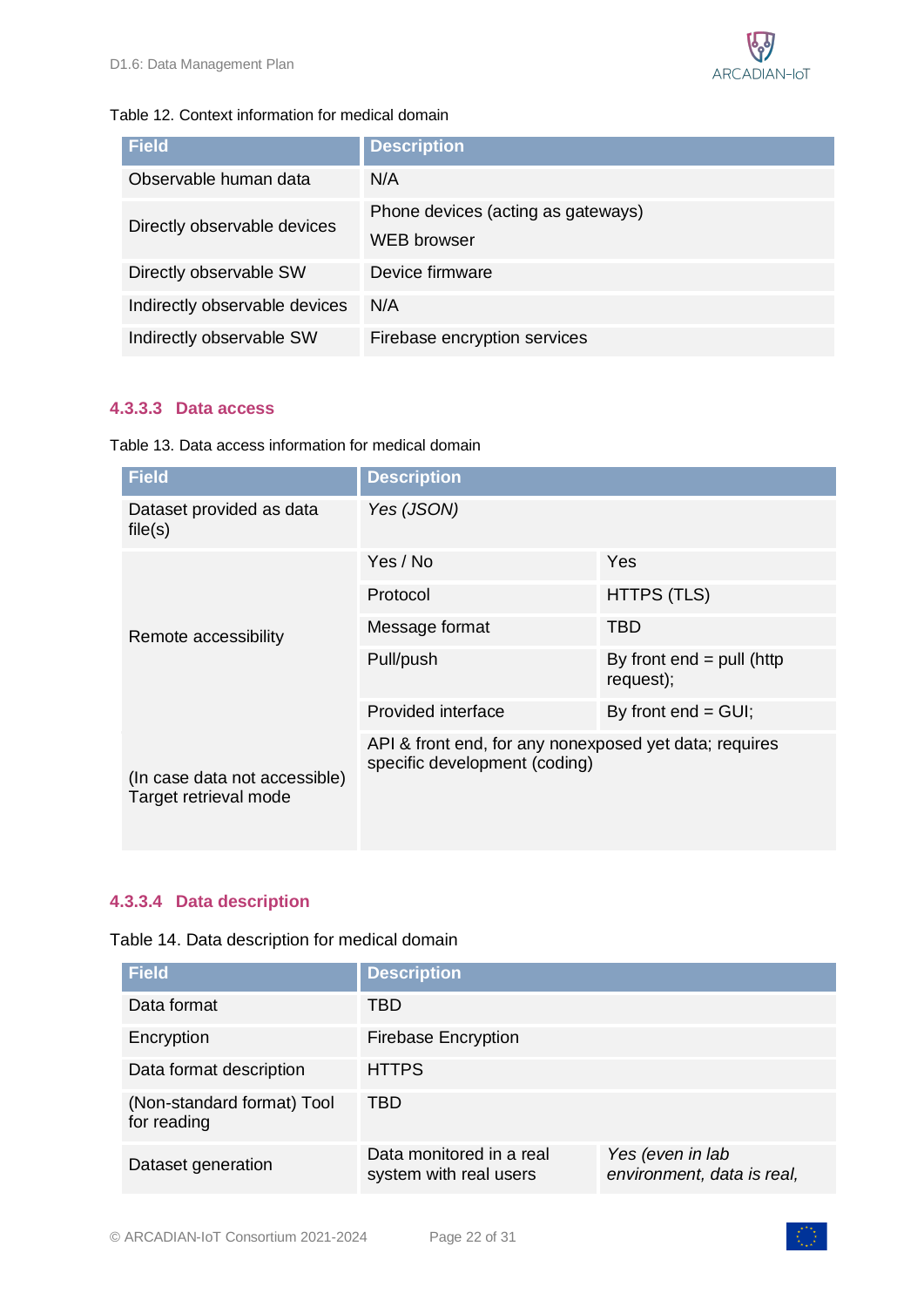

|                    |                                                                                                             | being generated by users<br>connected to RGB modules)                                                                                                         |
|--------------------|-------------------------------------------------------------------------------------------------------------|---------------------------------------------------------------------------------------------------------------------------------------------------------------|
|                    | If not, data generation<br>approach                                                                         | When we don't have a user<br>to generate the data or if we<br>need to do a specific test, we<br>use the saved data from<br>another day repeated in a<br>loop. |
|                    | Datasets containing attacks                                                                                 | No.                                                                                                                                                           |
| Attack             | (If yes) Annotated attacks                                                                                  |                                                                                                                                                               |
|                    | (If yes) Granularity of the<br>labels / annotations                                                         |                                                                                                                                                               |
| Dataset statistics | Conditioned in the first place by the achievement of TRL4<br>and multiple types of test clients implemented |                                                                                                                                                               |

#### **4.3.3.5 Data restrictions**

<span id="page-22-0"></span>

| Table 15. Data restrictions for medical domain |
|------------------------------------------------|
|------------------------------------------------|

| <b>Field</b>                         | <b>Description</b>                                                                   |
|--------------------------------------|--------------------------------------------------------------------------------------|
| Publicly available data              | No (just into consortium)                                                            |
| Plan to make data open               | No (just into consortium)                                                            |
| Data accessibility                   | No (just into consortium)                                                            |
| Accessibility period                 | TBD                                                                                  |
| Possibility of data<br>dissemination | No (just into consortium)                                                            |
| Data ownership                       | Customer (if it is used a live infrastructure) or RGB/CUN (if it<br>is used the lab) |
| Legal issues                         | Customer NDA and / or compliancy stipulated into contract                            |

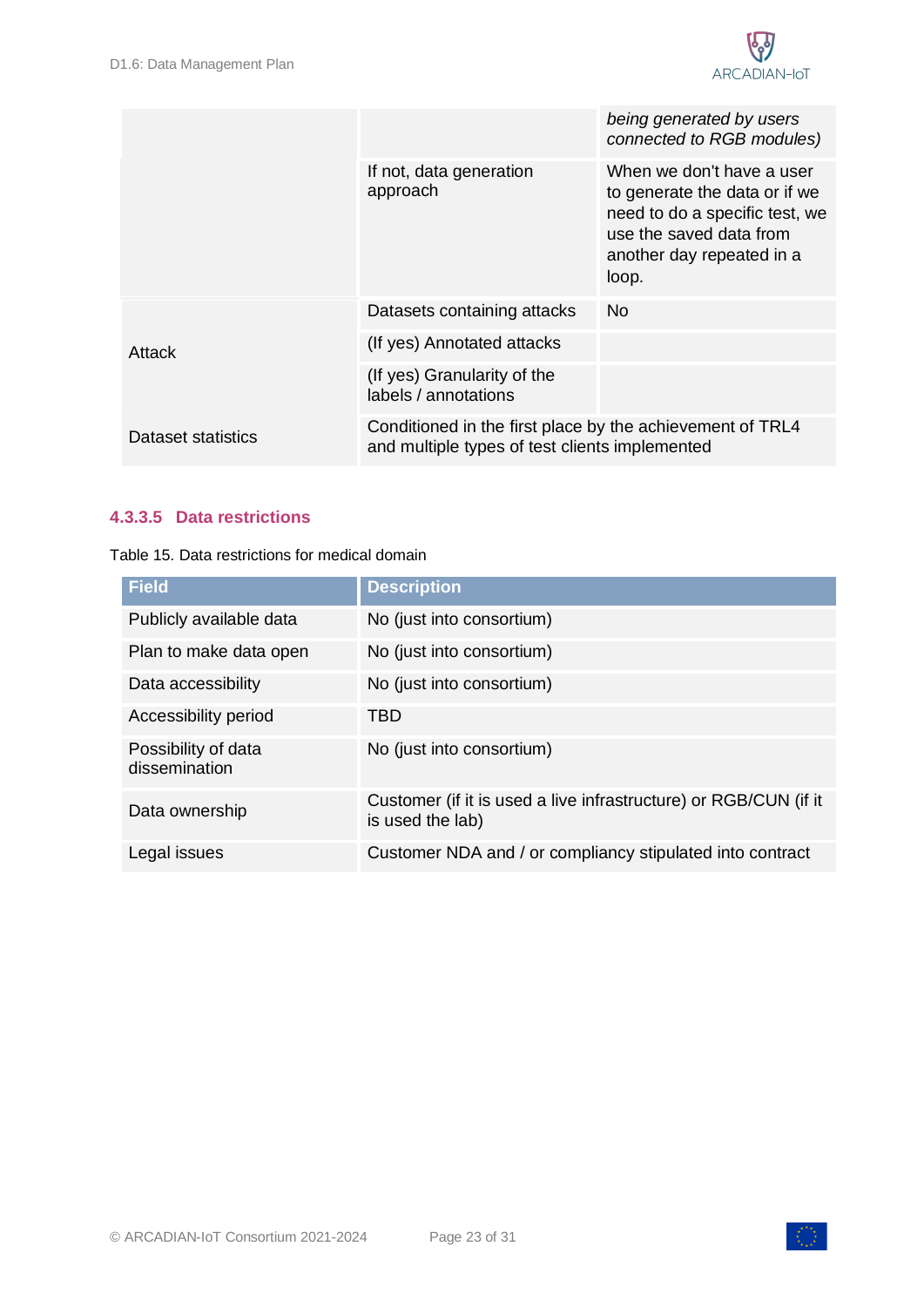## <span id="page-23-0"></span>**5 ALLOCATION OF RESOURCES**

Most information regarding resources allocated for data management is still to be discussed by the consortium partners, e.g. estimated costs, main responsible for data management, and particularly the potential costs for long term preservation. At the moment, based on the limited information, it is expectable that domain' dataset owners will be responsible for all "owned" dataset decisions.

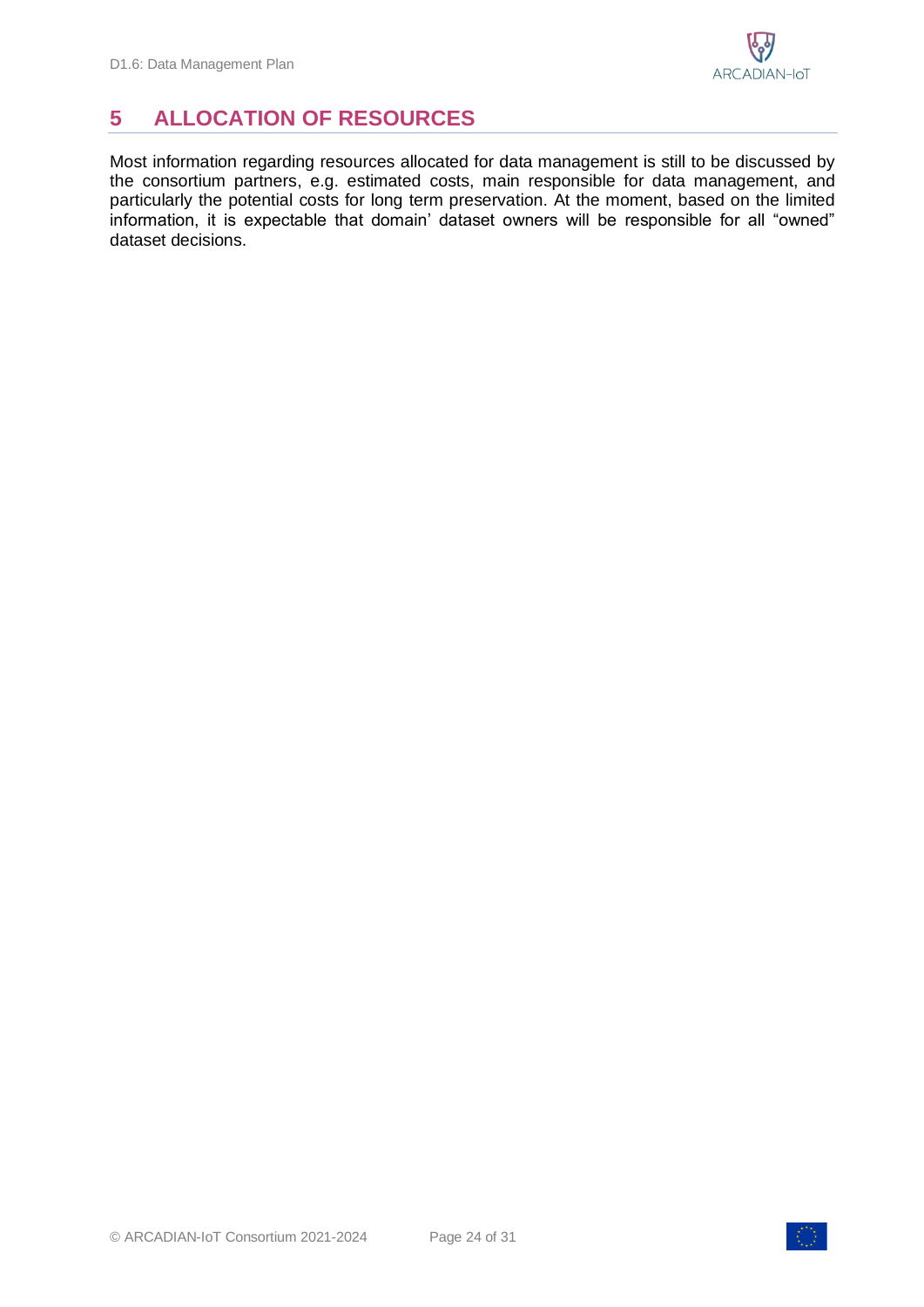## <span id="page-24-0"></span>**6 DATA SECURITY**

### <span id="page-24-1"></span>**6.1 Storage of digital data**

Securing stored data involves preventing unauthorized people from accessing it, and preventing accidental or intentional destruction, infection or corruption of information. Steps to secure data involve understanding applicable threats, aligning appropriate layers of defence and continual monitoring of activity logs taking action as needed. This means that a multi-tier approach needs to be adopted from all the partners.

The proper method of storage and the appropriate community along with levels of access for privileged users are important considerations for comprehensive protection. Improperly stored information along with overly permissive accounts are a centralized topic in many high-profile breaches. All partners within the ARCADIAN-IoT project will follow a specific set of guidelines to comply with the project's requirement for storage of digital data:

- Data availability must be quaranteed;
- Confidential data must be stored using access protection;
- Strictly confidential information must only be stored in an encrypted mode;
- Confidential data must not be stored in online services which were not previously approved by the ARCADIAN-IoT consortium;
- Any exception from this measure must explicitly be approved by the project's Steering Committee;
- Modifications to data with high integrity requirements must be documented and approved by the partners.

### <span id="page-24-2"></span>**6.2 Sharing of data**

Data sharing in the context of ARCADIAN-IoT refers to the process of making confidential data available to authorized partners. To prevent impact on the confidentiality and integrity of data while it is being shared (and enabling auditability trail in case of compromise), a set of processes need to be adopted between all partners. Shared confidential data is often copy-protected to prevent the creation of unauthorized copies from malicious actors. The following practices will be applied by all partners:

- For the exchange of confidential data, only services (particularly online ones) approved by ARCADIAN-IoT must be used;
- Strictly confidential data sent by email must be encrypted;
- Encryption/decryption keys and other access mechanisms need to be communicated between the partners in a secure manner
- A process to rotate keys and access controls in case of compromise will be implemented.

### <span id="page-24-3"></span>**6.3 Data disposal, deletion and destruction**

Protecting confidential and sensitive data from accidental disclosure is of paramount importance. A key area in data security is the disposal of confidential data, in both electronic and paper formats. Confidential information discarded in the trash or recycling bin is legally and effectively open to anyone. Additionally, so is any data stored on discarded or donated computer technology, like hard drives and thumb drives. Electronic data kept beyond its usefulness invites mischief or accidental breach. The secure disposal, deletion, and destruction of data aims to make data unrecoverable from other parties. The following best practices concerning disposal of no longer useful data will be adopted:

- Confidential paper documents which are no longer needed must be disposed of using data protection boxes or shredded
- Confidential data which is no longer needed must be securely erased
- Data storages of mobile end devices and data carriers which are no longer needed must

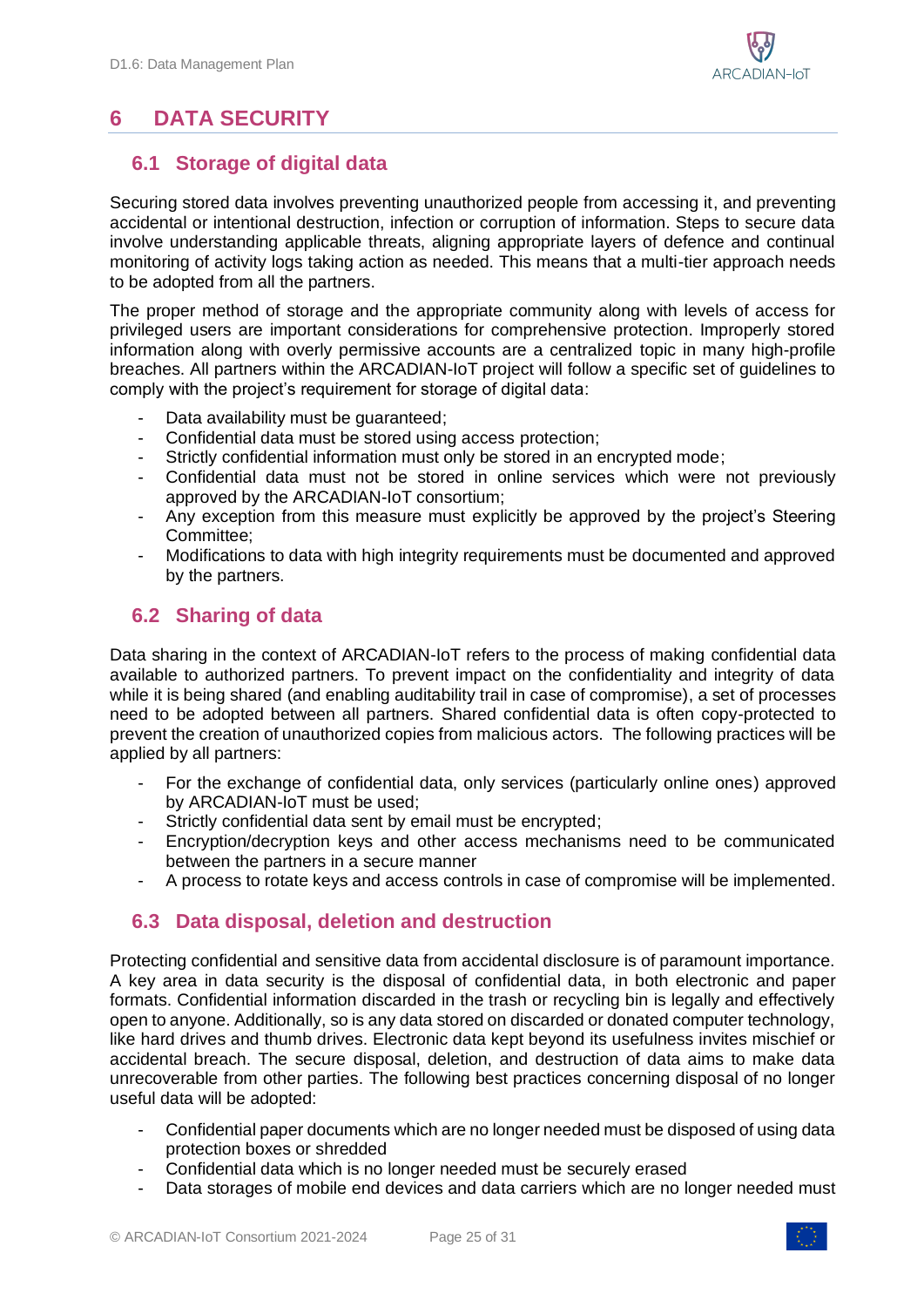

be securely erased.

- If it is not possible to erase data storages of mobile end devices or data carriers then the end device or the carrier must be destroyed.
- Tamper-resistant hardware platforms such as secure elements, secure enclaves, SIMs, etc., which are used to store confidential data must be destroyed.

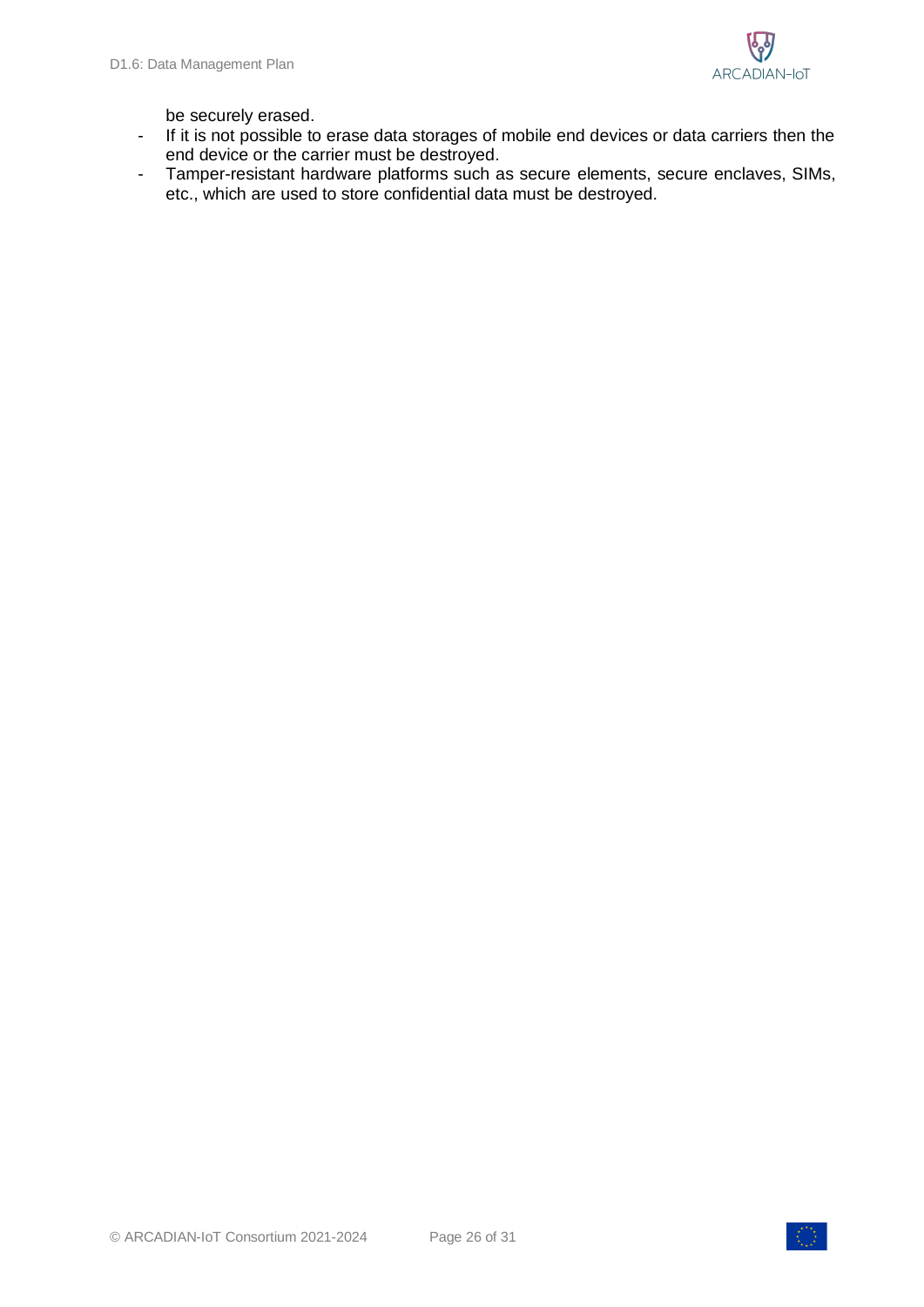## <span id="page-26-0"></span>**7 ETHICAL ASPECTS**

The identification and management of potential ethics issues within ARCADIAN-IoT project is addressed in Task 1.5 (Ethics and security management). Thus, an Ethics guide  $(D1.6<sup>11</sup>)$ including recommendations regarding ethics such as the involvement of humans or management of personal data is released in M3.

Additionally, several ethical requirements (e.g. the need to establish an Ethics Advisory Board, clarification on involvement of children or vulnerable humans, etc) were identified following the Ethical screening procedure at the Grant Agreement Preparation phase. These will be addressed in WP7 – Ethics Requirements.



<sup>11</sup> ARCADIAN-IoT D1.6 – "Ethics Guide", to be released July 2021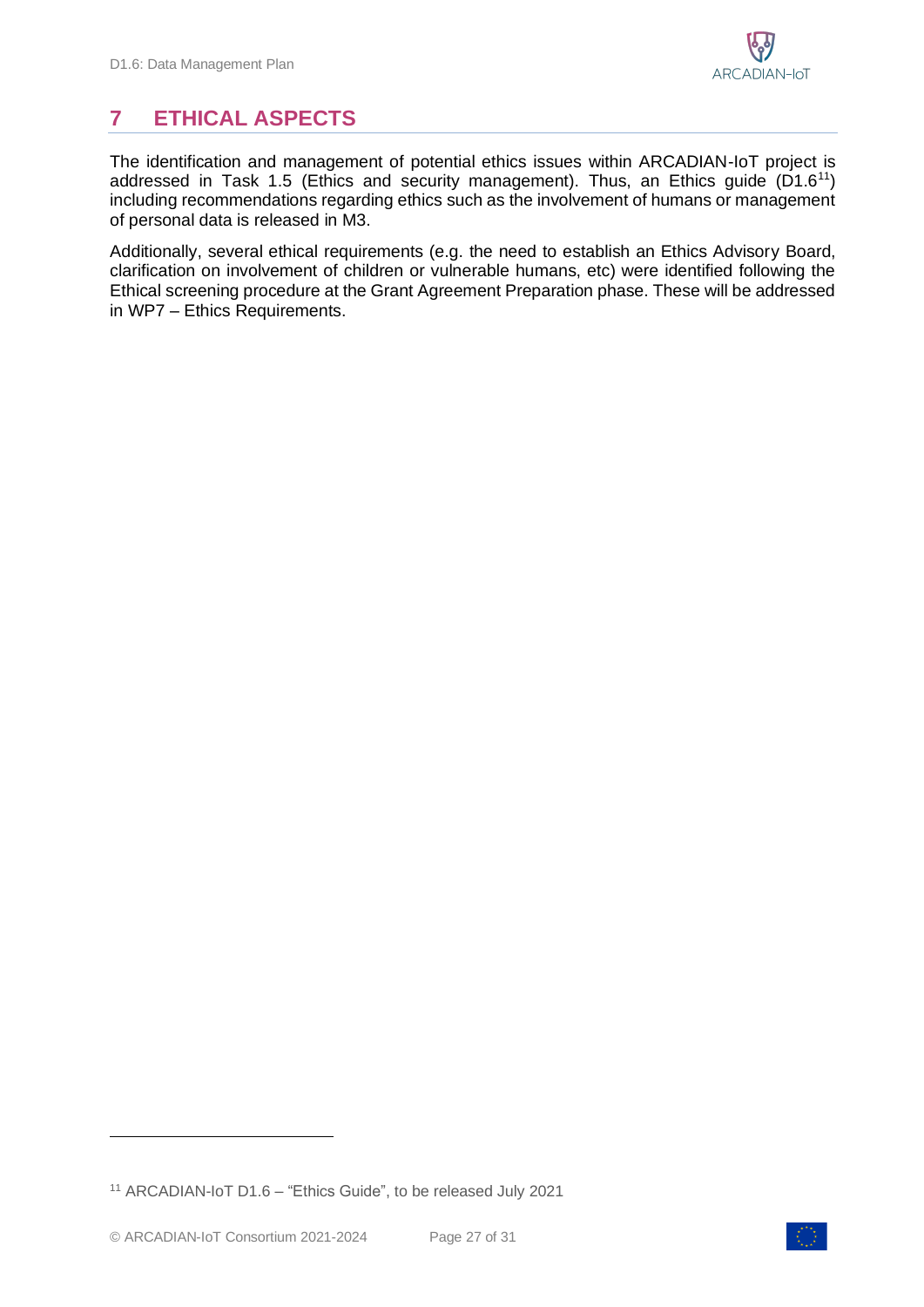## <span id="page-27-0"></span>**8 CONCLUSIONS**

This document provided the preliminary data management plan for ARCADIAN-IoT project. The current DMP provides an initial positioning of the consortium with respect to the research data Findability, Accessibility, Interoperability and Reusability; given the 3 addressed domains, it is possible to observe the diversity in data – spanning both types, formats, restrictions and sharing possibility. Moreover, while the project did opt out of the ORD pilot, the public availability of some of the datasets to be obtained experimentally within the project is expectable in some cases and as long as some requirements are fulfilled (e.g. data anonymization is enforced).

This first version leaves some important aspects unaddressed, such as providing incomplete information regarding data formats, future dataset sharing, or allocated resources; nevertheless, it is a living document which will be updated whenever relevant advances – e.g. resulting from discussions between consortium partners, progresses in use cases specifications - take place.

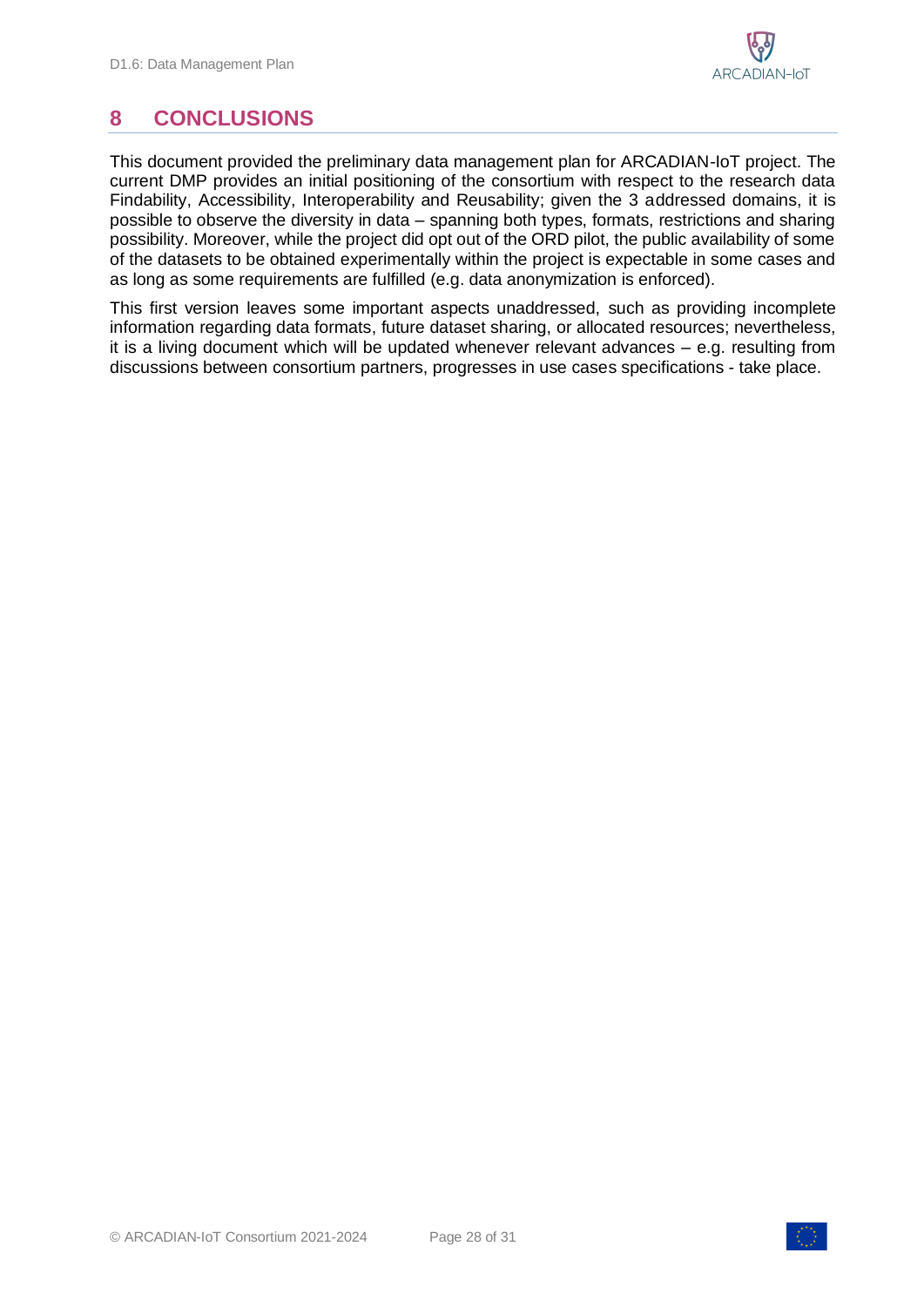

## <span id="page-28-0"></span>**ANNEX – DMP KEY ISSUES**

The DMP structure was influenced by H2020's DMP template<sup>12</sup>. The table below provides a summary of the addressed DMP issues – serving as guideline for future updates of the document:

| <b>DMP</b> component                                    | <b>Issues to be addressed</b>                                                                                                                                                                                                          |  |
|---------------------------------------------------------|----------------------------------------------------------------------------------------------------------------------------------------------------------------------------------------------------------------------------------------|--|
| Data summary                                            | State the purpose of the data collection/generation<br>$\bullet$                                                                                                                                                                       |  |
|                                                         | Explain the relation to the objectives of the project                                                                                                                                                                                  |  |
|                                                         | Specify the types and formats of data generated/collected                                                                                                                                                                              |  |
|                                                         | Specify if existing data is being re-used (if any)                                                                                                                                                                                     |  |
|                                                         | Specify the origin of the data                                                                                                                                                                                                         |  |
|                                                         | State the expected size of the data (if known)                                                                                                                                                                                         |  |
|                                                         | Outline the data utility: to whom will it be useful                                                                                                                                                                                    |  |
| <b>FAIR Data</b>                                        | Outline the discoverability of data (metadata provision)<br>$\bullet$                                                                                                                                                                  |  |
| Making<br>data<br>findable,<br>including provisions for | Outline the identifiability of data and refer to standard identification mechanism. Do you<br>$\bullet$<br>make use of persistent and unique identifiers such as Digital Object Identifiers?                                           |  |
| metadata                                                | Outline naming conventions used<br>$\bullet$                                                                                                                                                                                           |  |
|                                                         | Outline the approach towards search keyword                                                                                                                                                                                            |  |
|                                                         | Outline the approach for clear versioning                                                                                                                                                                                              |  |
|                                                         | Specify standards for metadata creation (if any). If there are no standards in your<br>discipline describe what type of metadata will be created and how                                                                               |  |
| Making<br>data<br>openly<br>accessible                  | Specify which data will be made openly available? If some data is kept closed provide<br>$\bullet$<br>rationale for doing so                                                                                                           |  |
|                                                         | Specify how the data will be made available<br>٠                                                                                                                                                                                       |  |
|                                                         | Specify what methods or software tools are needed to access the data? Is documentation<br>about the software needed to access the data included? Is it possible to include the<br>relevant software (e.g. in open source code)?        |  |
|                                                         | Specify where the data and associated metadata, documentation and code are deposited                                                                                                                                                   |  |
|                                                         | Specify how access will be provided in case there are any restrictions                                                                                                                                                                 |  |
| Making<br>data<br>interoperable                         | Assess the interoperability of your data. Specify what data and metadata vocabularies,<br>$\bullet$<br>standards or methodologies you will follow to facilitate interoperability.                                                      |  |
|                                                         | Specify whether you will be using standard vocabulary for all data types present in your<br>$\bullet$<br>data set, to allow inter-disciplinary interoperability? If not, will you provide mapping to<br>more commonly used ontologies? |  |
| data<br>Increase<br>re-use                              | Specify how the data will be licenced to permit the widest reuse possible                                                                                                                                                              |  |
| (through<br>claritying<br>licences)                     | Specify when the data will be made available for re-use. If applicable, specify why and<br>for what period a data embargo is needed                                                                                                    |  |
|                                                         | Specify whether the data produced and/or used in the project is useable by third parties,<br>in particular after the end of the project? If the re-use of some data is restricted, explain<br>why                                      |  |
|                                                         | Describe data quality assurance processes                                                                                                                                                                                              |  |
|                                                         | Specify the length of time for which the data will remain re-usable                                                                                                                                                                    |  |



<sup>12</sup>[https://ec.europa.eu/research/participants/docs/h2020-funding-guide/cross-cutting-issues/open-access](https://ec.europa.eu/research/participants/docs/h2020-funding-guide/cross-cutting-issues/open-access-data-management/data-management_en.htm#A1-template)[data-management/data-management\\_en.htm#A1-template](https://ec.europa.eu/research/participants/docs/h2020-funding-guide/cross-cutting-issues/open-access-data-management/data-management_en.htm#A1-template)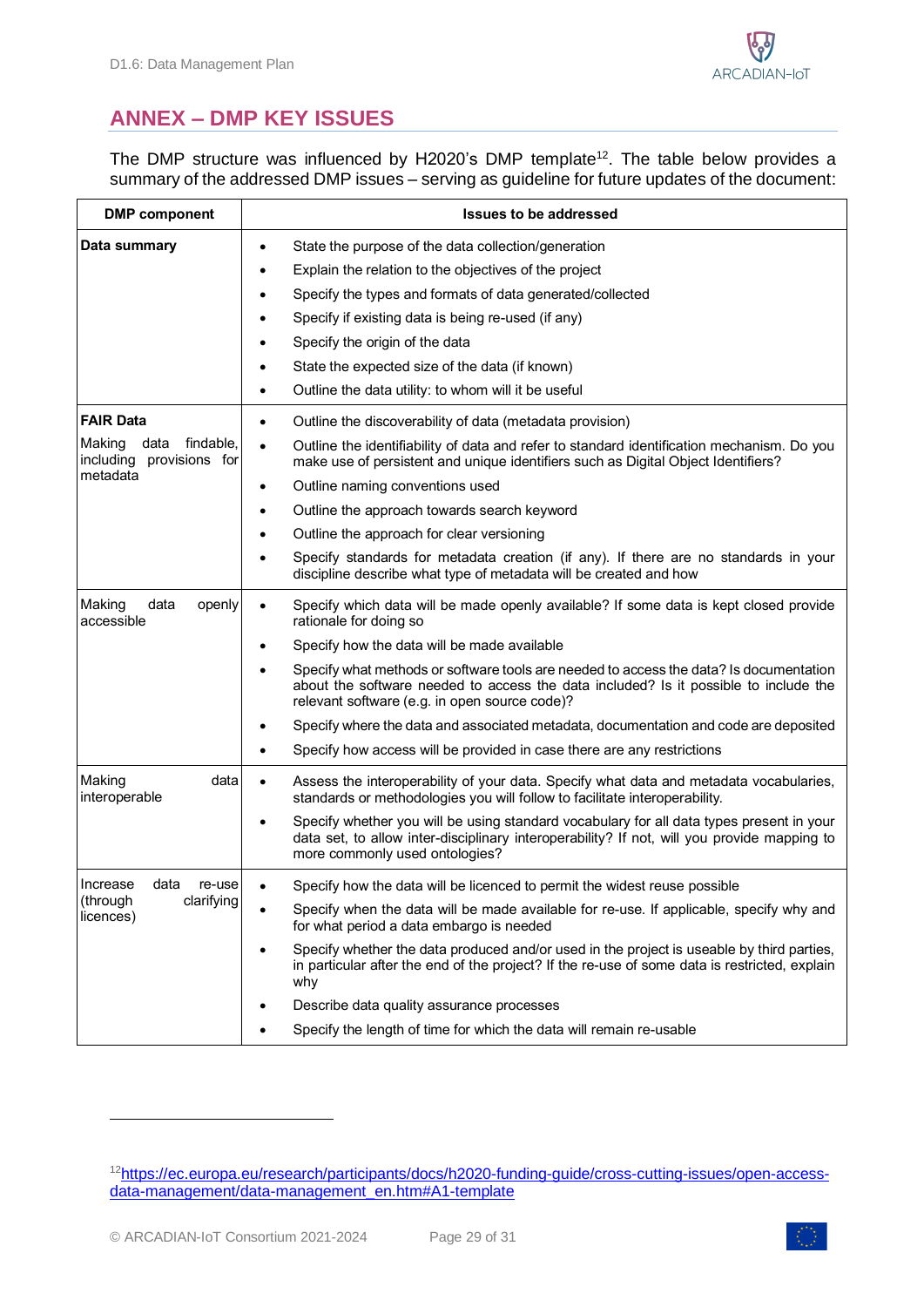

| Allocation of resources | Estimate the costs for making your data FAIR. Describe how you intend to cover these<br>costs |
|-------------------------|-----------------------------------------------------------------------------------------------|
|                         | Clearly identify responsibilities for data management in your project                         |
|                         | Describe costs and potential value of long term preservation                                  |